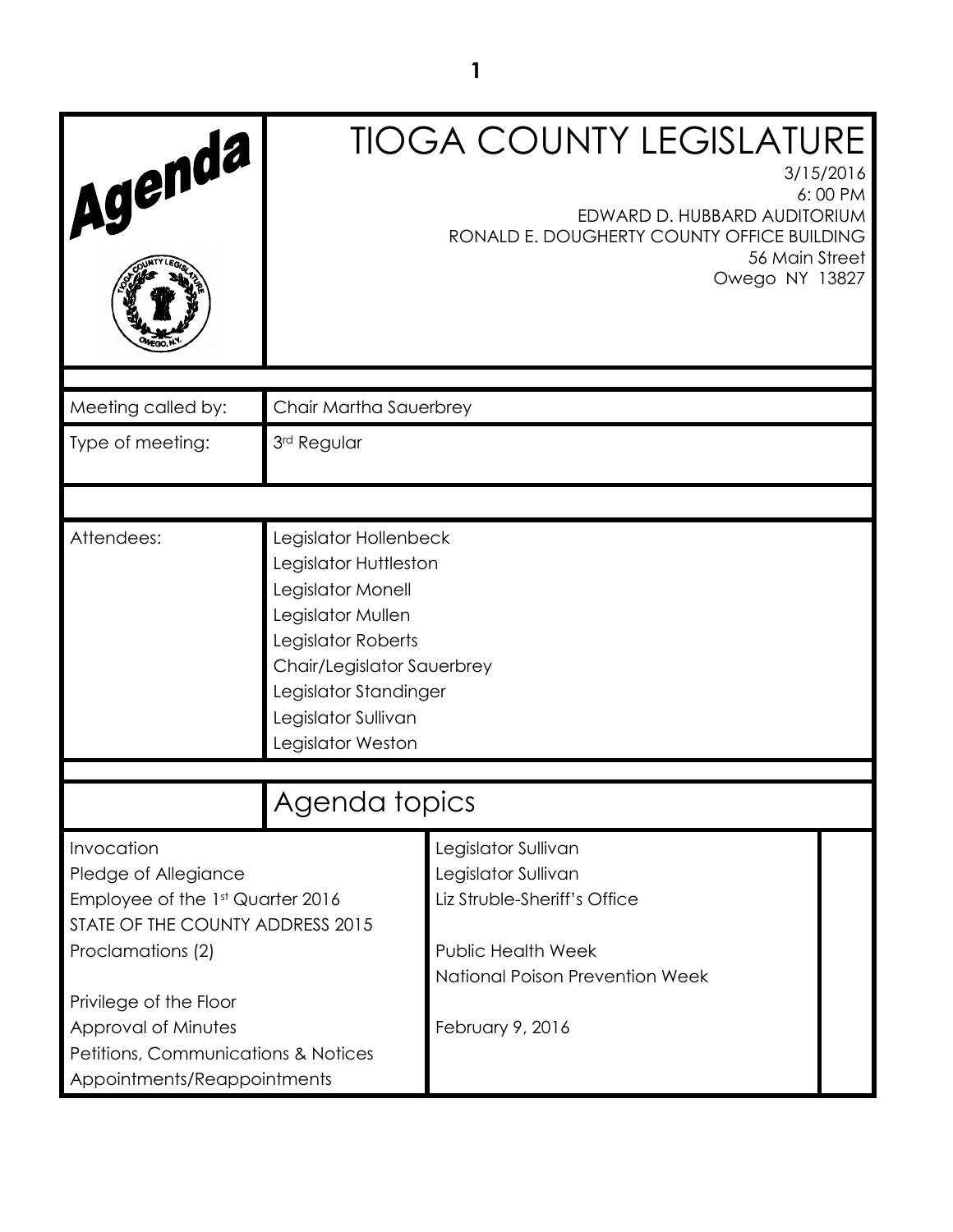| ۰. |  |
|----|--|
|    |  |
|    |  |
|    |  |

| Reports Standing/Special Committees |                                                                                                                                                                                                                                                                                                                                                                                                                                                                                                                                                   |             |
|-------------------------------------|---------------------------------------------------------------------------------------------------------------------------------------------------------------------------------------------------------------------------------------------------------------------------------------------------------------------------------------------------------------------------------------------------------------------------------------------------------------------------------------------------------------------------------------------------|-------------|
| <b>RESOLUTIONS:</b>                 | 1. Erroneous Assessment Town of Barton                                                                                                                                                                                                                                                                                                                                                                                                                                                                                                            |             |
|                                     | 2. Erroneous Assessment Town of Owego                                                                                                                                                                                                                                                                                                                                                                                                                                                                                                             |             |
|                                     | 3. Authorize Increase in Administering Mortgage Tax by the<br>Tioga County Clerk as approved by New York State<br>Department of Taxation and Finance                                                                                                                                                                                                                                                                                                                                                                                              |             |
|                                     | 4. Authorize Transfer of Funds for Purchase of Chairs for the<br>Economic Development & Planning Conference Room                                                                                                                                                                                                                                                                                                                                                                                                                                  |             |
|                                     | 5. Authorize Transfer of Funds from Software Reserve for Sheriff's<br>Office for Civil Office Softcode Software                                                                                                                                                                                                                                                                                                                                                                                                                                   |             |
|                                     | 6. Appropriation of Funds Mental Hygiene                                                                                                                                                                                                                                                                                                                                                                                                                                                                                                          |             |
|                                     | 7. Modify 2016 Budget Emergency Management                                                                                                                                                                                                                                                                                                                                                                                                                                                                                                        |             |
|                                     | 8. Home Rule Request in support of S6664/A7897A: An Act to<br>Amend Chapter 412 of the Laws of 1990 relating to<br>authorizing the Commissioner of Environmental Conservation<br>to lease a portion of State land to Public Television Station<br>WSKG, in relation to leasing such land, tower and associated<br>utility lines to the Tioga County Bureau of Fire, the Northern<br>Tioga Emergency Medical Services, the Newark Valley<br>Central School District, the Berkshire Fire Department and the<br>Town of Berkshire Highway Department |             |
|                                     | 9. Authorizing the Implementation and funding in the first<br>instance 100% of the Federal-Aid and State "Marchiselli"<br>Program-Aid eligible costs of a transportation Federal-Aid<br>Project and appropriating funds therefore                                                                                                                                                                                                                                                                                                                 |             |
|                                     | 10. Award Design of Repairs to the Tioga County Court Annex<br>Flooring                                                                                                                                                                                                                                                                                                                                                                                                                                                                           |             |
|                                     | 11. Authorize the Submission of EMPG16 Grant Application<br><b>Emergency Management</b>                                                                                                                                                                                                                                                                                                                                                                                                                                                           |             |
|                                     | 12. Authorize the Submission of Homeland Security Grant<br>(SHSP 16<br><b>SLETPP</b><br>Application<br>16)<br>and<br>Management/Sheriff's Office                                                                                                                                                                                                                                                                                                                                                                                                  | Emergency   |
|                                     | 13. Authorize the Submission of Hazardous Mitigation Planning<br>Grant (HMPG16) Application Emergency Management/Soil<br>& Water/Economic Development & Planning                                                                                                                                                                                                                                                                                                                                                                                  |             |
|                                     | Execution<br>14. Authorize<br>of Modified<br>2015<br>Agreement between the Law Department and DSS                                                                                                                                                                                                                                                                                                                                                                                                                                                 | Cooperative |
|                                     | 15. Authorize Execution of Cooperative Agreements between<br>the Law Department, ITCS, Sheriff, Public Health, DSS, and<br>Mental Hygiene                                                                                                                                                                                                                                                                                                                                                                                                         |             |
|                                     | 16. Authorize Contract for New Internet and Phone Service                                                                                                                                                                                                                                                                                                                                                                                                                                                                                         |             |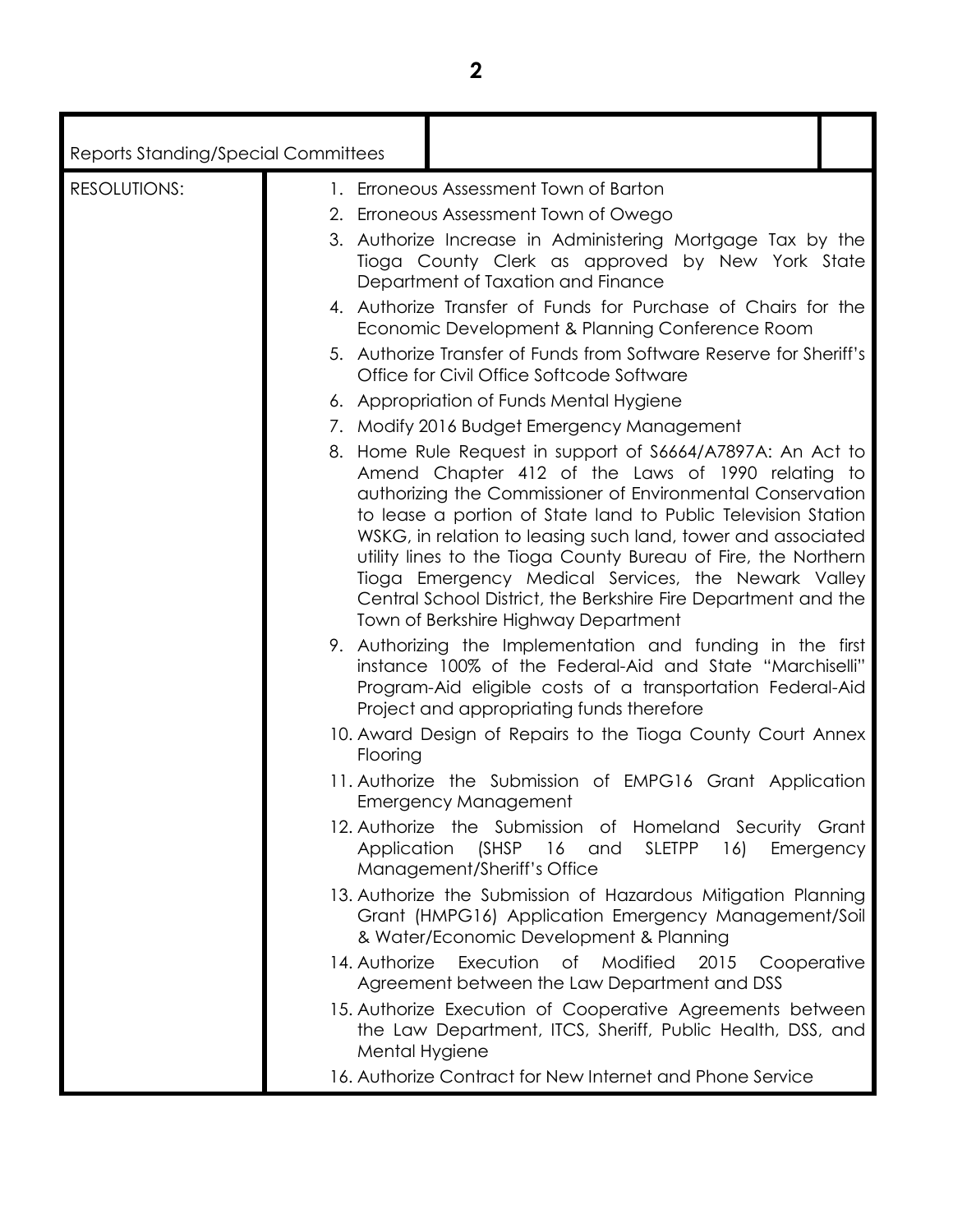| 17. Reappoint Member Board of Ethics                                                                                                            |
|-------------------------------------------------------------------------------------------------------------------------------------------------|
| 18. Appoint Members Alternatives to Incarceration Advisory<br><b>Board</b>                                                                      |
| 19. Approve the Bureau of Fire to contract with Dr. John P. Zevan<br>as Medical Director to oversee the Bureau of Fire EMS<br>Training Programs |
| 20. Authorization to Create and Fill one (1) Part-Time Information<br>Security Officer Position Legislative Office                              |
| 21. Create and Fill Highway Worker (Seasonal) Position Public<br>Works                                                                          |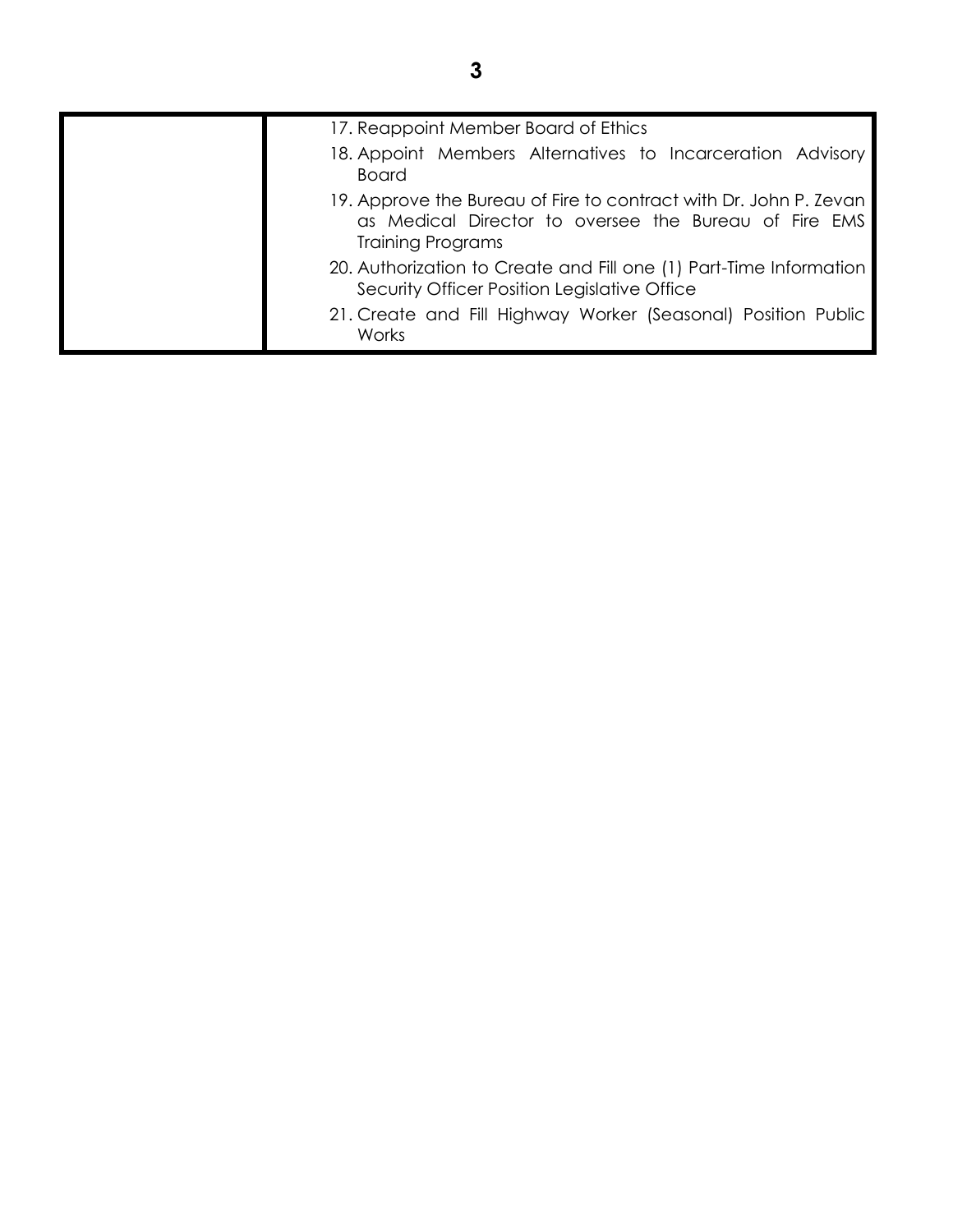#### County of Tioga EXECUTIVE PROCLAMATION

WHEREAS: The people of Tioga County benefit every day from the efforts of the public health workforce when eating at restaurants, drinking tap water, and learning about prevention of deadly diseases; and

WHEREAS: Public health activities protect Tioga County residents from infectious and chronic diseases, environmental and workplace hazards, unintentional injuries and violence; and

WHEREAS: Educating people about the benefits of healthy behaviors is an essential element in attaining good health and preventing premature illness and death; and

WHEREAS: Public health efforts alone cannot accomplish the goal of a healthier Tioga without cooperation and partnership with communities and individuals; and

WHEREAS: Each of us needs to do our part by taking personal responsibility to improve behaviors by not using tobacco, making time for regular, safe physical activity and eating more fruits and vegetables in order to prevent disease; and

WHEREAS: National Public Health Week provides an opportunity for our county to learn about public health concerns and success stories that are vital to healthy communities, such as immunizing against infectious disease, maintaining good nutritional standards, ensuring safe living conditions, preventing lead poisoning and providing good prenatal care; and

WHEREAS: The residents of Tioga County recognize the essential role public health plays in their everyday lives; therefore

THE TIOGA COUNTY LEGISLATURE does hereby proclaim the week of April 4-10, 2016 as

#### PUBLIC HEALTH WEEK

And urges all residents to take steps to educate themselves, their families, and the community about the role of public health in our community.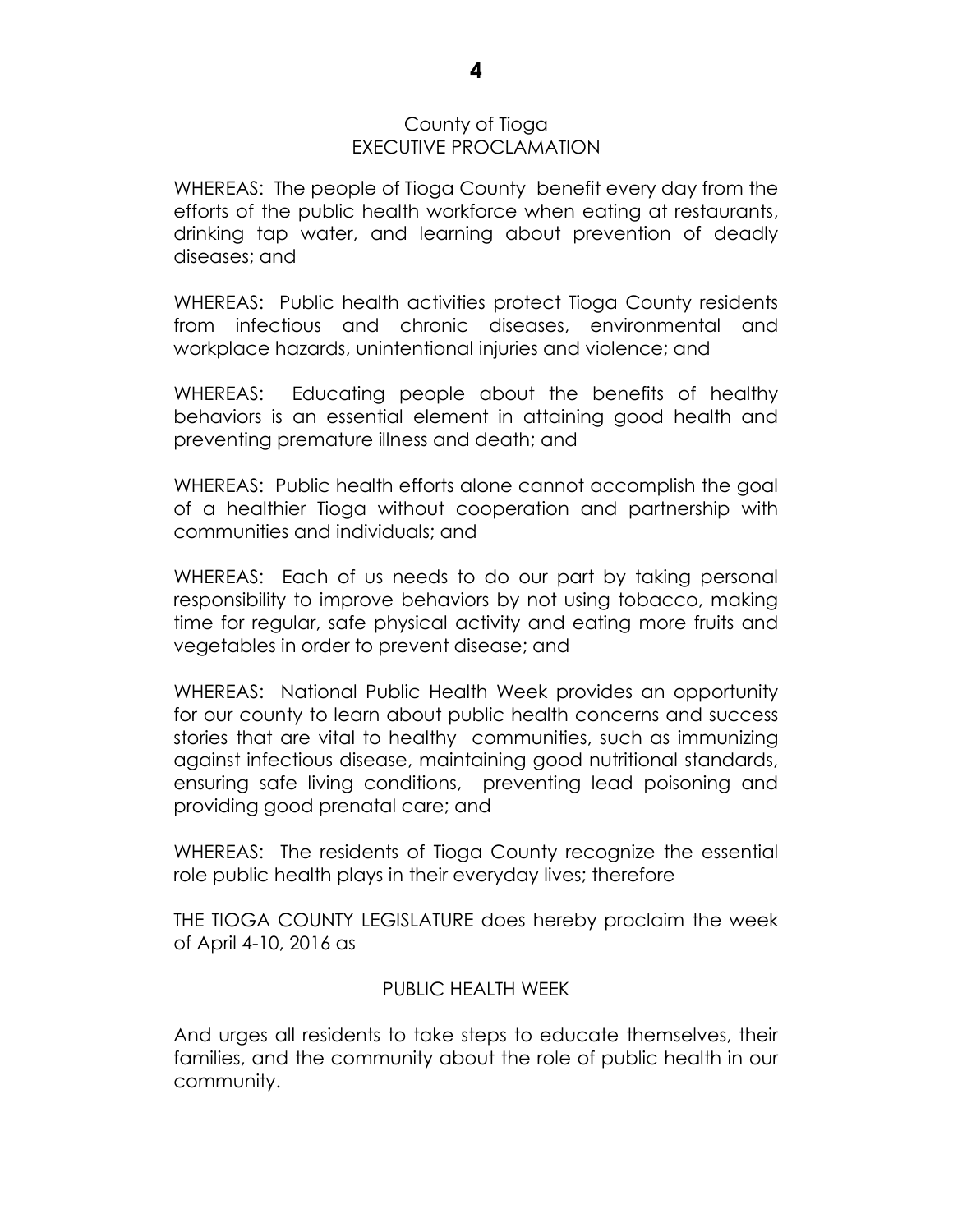#### County of Tioga EXECUTIVE PROCLAMATION

WHEREAS: Household and environmental poisons pose risks to Americans of all ages, while children under age 6 account for half of all cases of poison exposure; and

WHEREAS: More than 90 percent of poisoning deaths occur among people aver the age of 20; and

WHEREAS: Most poisonings take place at home where cleaning products, cosmetics, and other chemicals are stored; and

WHEREAS: Everyone should also be aware of local environmental poisons, including plants, insects, and berries; practice safe food preparation and handling to avoid food poisoning; and guard against carbon monoxide by installing detectors for this colorless, odorless gas; and

WHEREAS: Lead poisoning, which is an increased level of lead in the blood, is especially dangerous for children; lead is found in drinking water from lead pipes and lead-contaminated paint, dust and soil are commonly found in older homes, specifically pre-1978 built homes; and

WHEREAS: If you suspect someone has been poisoned, fast action is essential, immediately call the toll-free Poison Help line at 1-800- 222-1222. Do not wait for signs of poisoning; therefore

THE TIOGA COUNTY LEGISLATURE, County of Tioga, does hereby proclaim the week of March 20-26, 2016 as

#### NATIONAL POISON PREVENTION WEEK

and urges all residents to take steps to educate themselves, their families, and the community about the importance of poison prevention.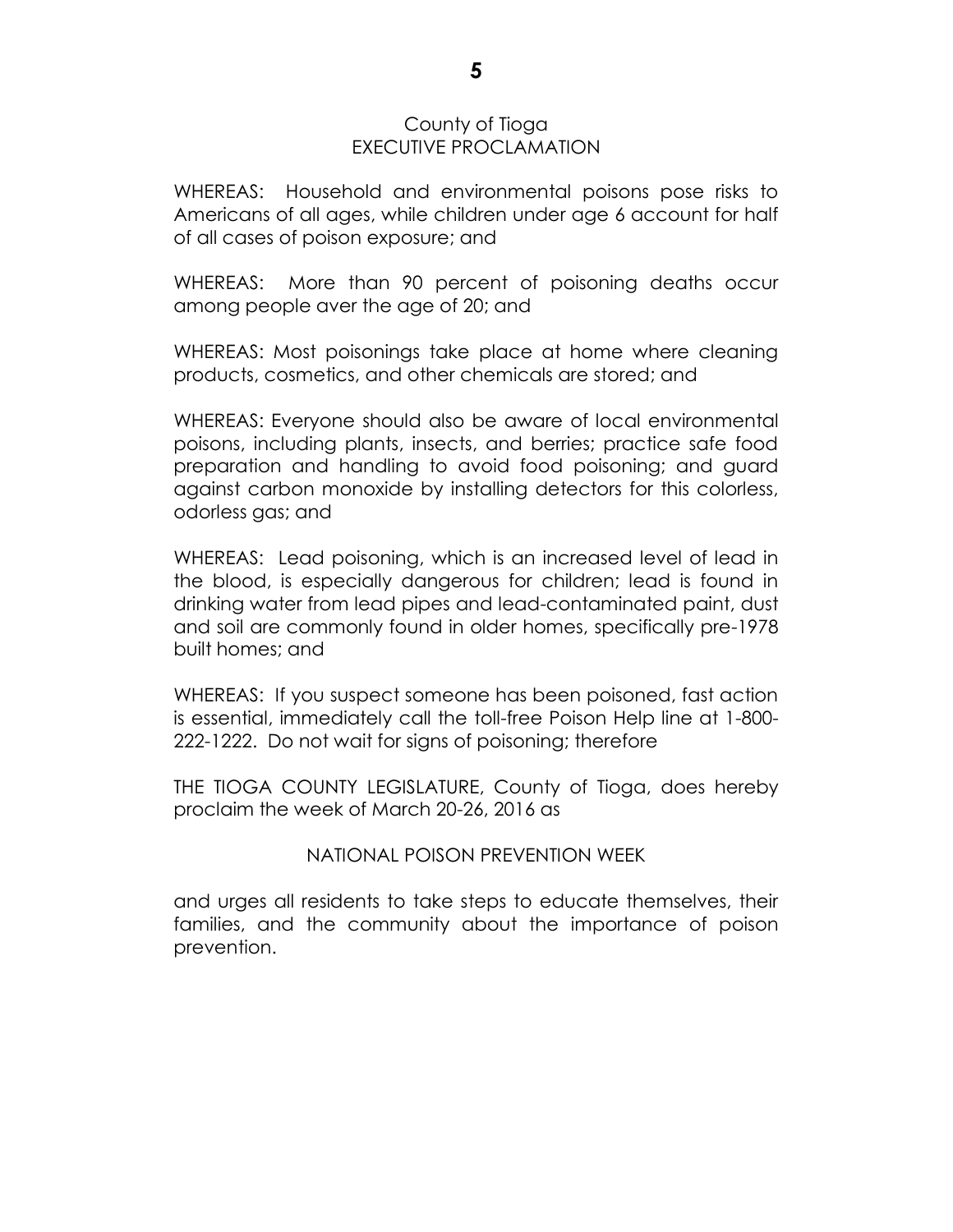### REFERRED TO: FINANCE COMMITTEE

RESOLUTION NO. -16 ERRONEOUS ASSESSMENT TOWN OF BARTON

WHEREAS: An application for corrected tax roll for property no. 12206 assessed to Andrea Kovacs on the 2016 tax roll of the Town of Barton indicates that this parcel is invalid due to Errors of Essential Fact – improvement is present on different parcel; and

WHEREAS: A 2016 tax bill was issued for this invalid parcel #12206 erroneously; be it therefore

RESOLVED: That the erroneous town tax of \$127.50 be charged back to the Town of Barton; and the erroneous fire tax of \$55.65 be charged back to the Barton Fire District; and be it further

RESOLVED: That the erroneous solid waste tax of \$27.46 be charged back to the Solid Waste Fund; and be it further

RESOLVED: That the erroneous school tax and interest of \$586.91 be charged back to the Waverly School District; and be it further

RESOLVED: That the erroneous county tax and school penalty of \$635.60 be charged to the proper accounts in the records of the County Treasurer.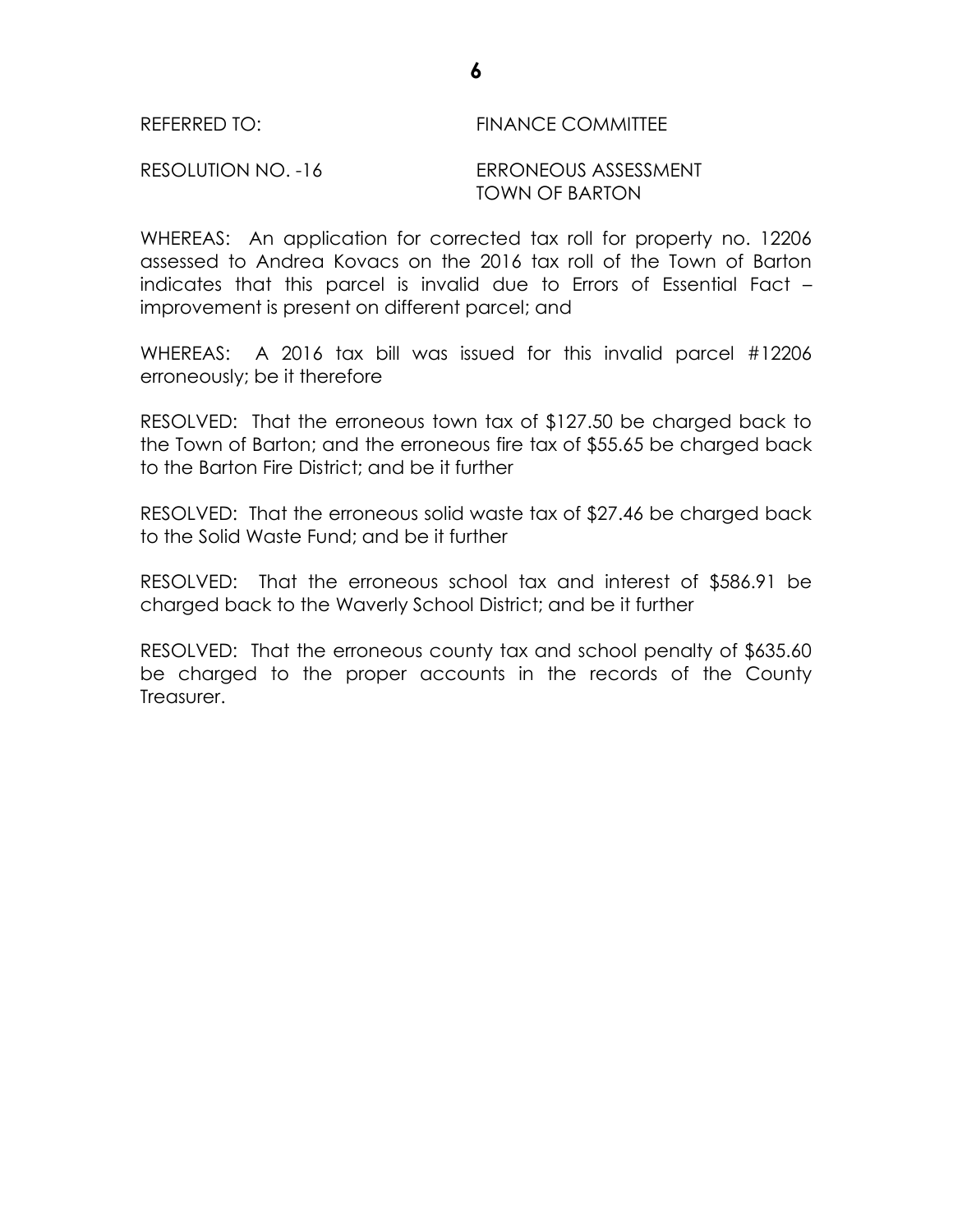| REFERRED TO: | <b>FINANCE COMMITTEE</b> |
|--------------|--------------------------|
|              |                          |

RESOLUTION NO. -16 ERRONEOUS ASSESSMENT

TOWN OF OWEGO

WHEREAS: An application for corrected tax roll for property No. 11700, assessed to Sanmina Corp on the 2016 tax roll of the Town of Owego indicates that the 2015/16 school taxes were paid to OASD through a Pilot payment from TCIDA but were not posted by the OASD; and

WHEREAS: The 2015/16 school taxes were returned to the County Treasurer's office as unpaid and the taxes and penalties in the amount of \$39,340.22 were relevied to the Sanmina Corp 2016 Town & County bill in error; be it therefore

RESOLVED: That a new 2016 tax bill be issued by the Town of Owego Tax Collector to Sanmina Corp for property no. 11700 as follows:

|             | Bill Property #11700 | NEW Bill Property #11700 |
|-------------|----------------------|--------------------------|
| County      | 15,014.35            | 15,014.35                |
| Recycle     | 693.58               | 693.58                   |
| Townwide    | 1,424.88             | 1,424.88                 |
| Part Town   | 3,832.47             | 3,832.47                 |
| OASD School | 39,340.22            |                          |
| Owego Fire  | 2,940.80             | 2,940.80                 |
|             | \$63,246.30          | \$23,906.08              |

And be it further

RESOLVED: That the erroneous school tax and interest of \$36,766.56 be charged back to the Owego Apalachin School District; and be it further

RESOLVED: That the erroneous county penalty of \$2,573.66 be charged to the proper accounts in the records of the County Treasurer.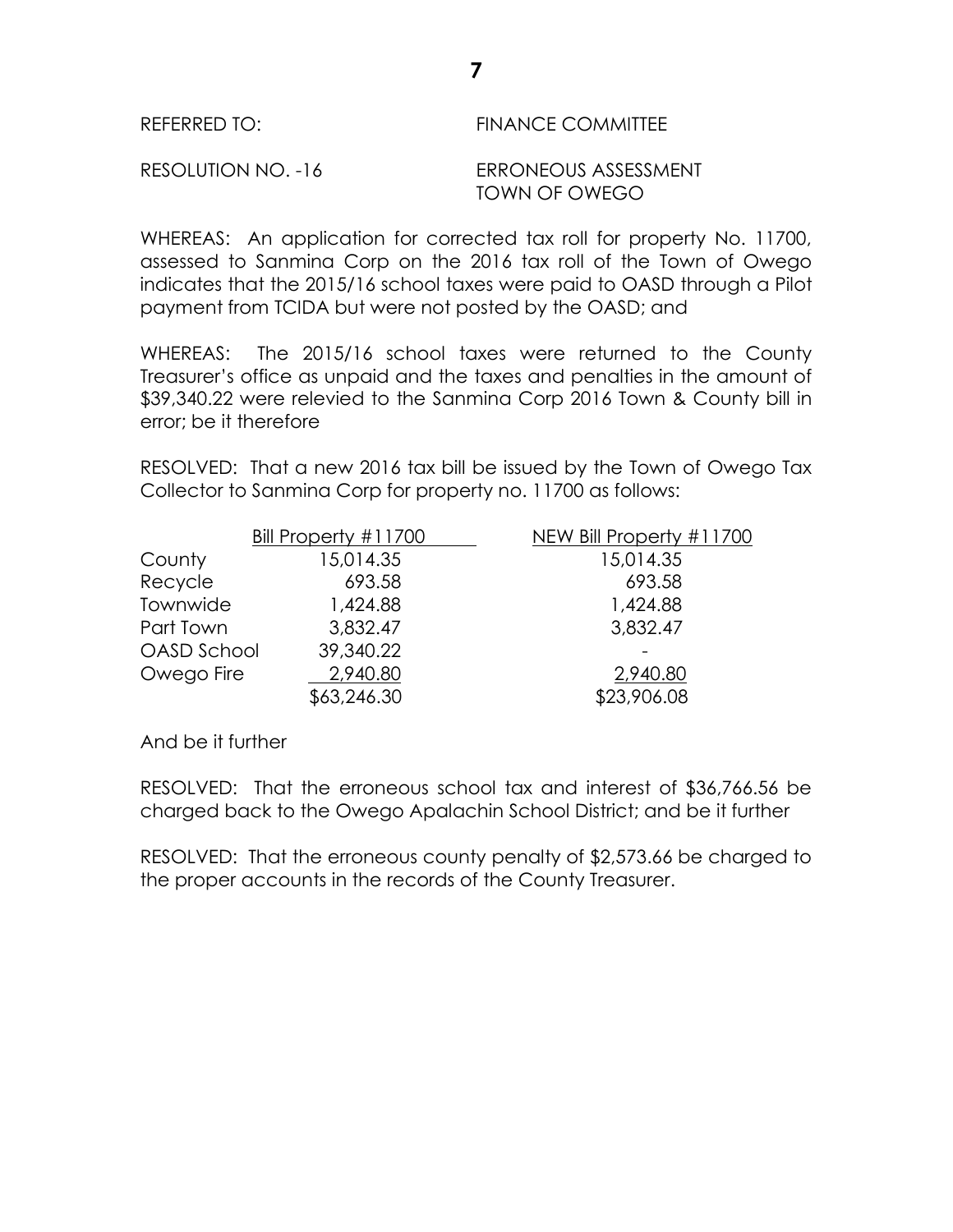#### REFERRED TO: COUNTY CLERK COMMITEE

#### RESOLUTION NO. -16 AUTHORIZE INCREASE IN ADMINISTERING MORTGAGE TAX BY THE TIOGA COUNTY CLERK AS APPROVED BY NEW YORK STATE DEPARTMENT OF TAXATION AND **FINANCE**

WHEREAS: Section 262 (Article 11) of the New York State tax law mandates that recording officers are entitled to receive for the county all necessary expenses for the purpose of administration of the mortgage tax in their office and approved allowance by the New York State Department of Taxation and Finance; and

WHEREAS: The Tioga County Clerk has requested proper compensation that are reasonable and necessary allowances to cover county expenditures for collection, disbursements of the mortgage tax; and

WHEREAS: The Tioga County Clerk's office has submitted to the New York State Department of Taxation and Finance a mortgage expense request of \$114,882.00 per year; and

WHEREAS: The Tioga County Clerk has been authorized by New York State Department of Taxation and Finance to increase the mortgage expense to be \$114,882.00 for the period of April 2016 – April 2017; be it therefore

RESOLVED: That the County Clerk be authorized to collect or withhold from its disbursements in twelve (12) equal monthly installments of \$9,573.50 at a total annum amount of \$114,882.00.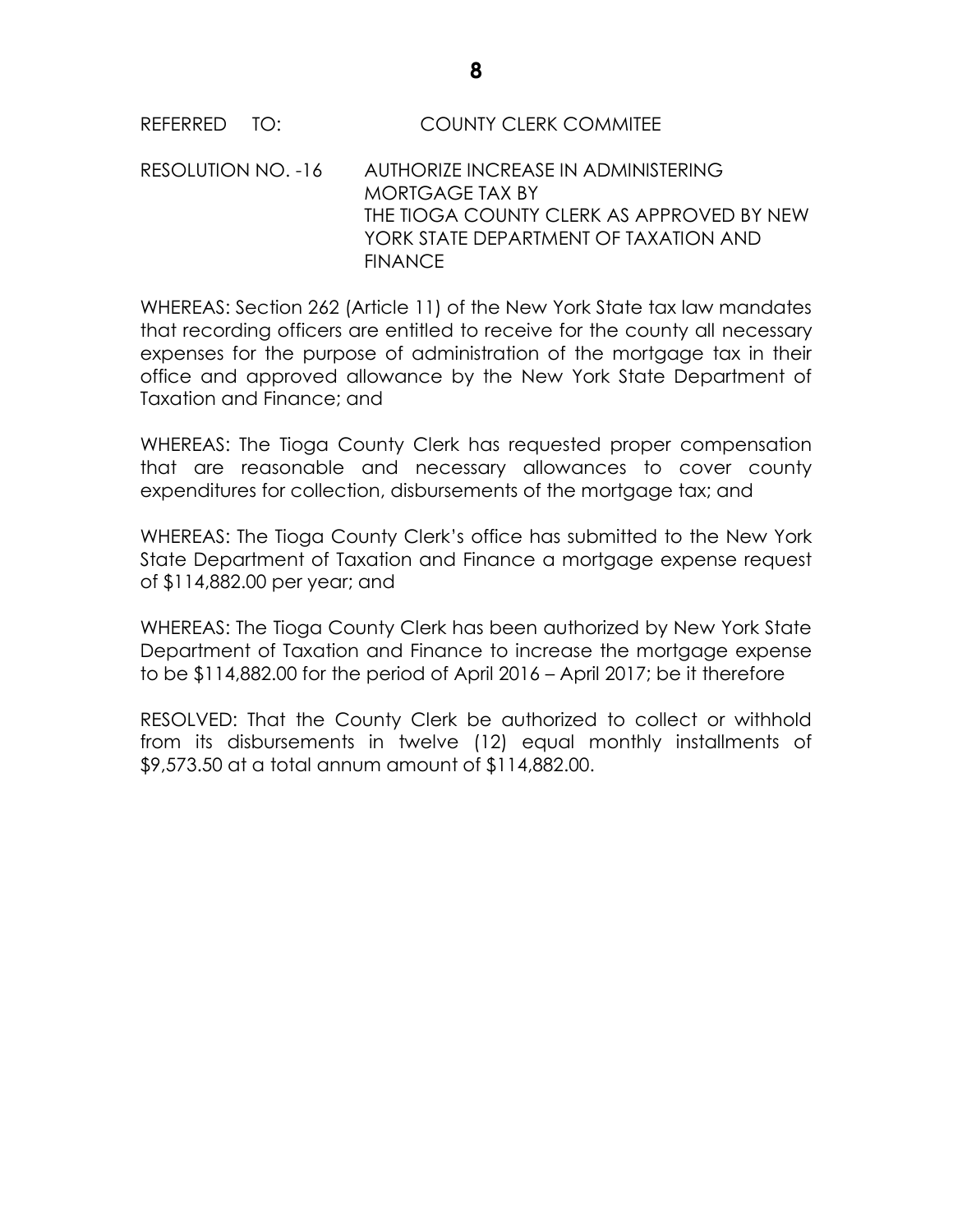#### REFERRED TO: ED&P COMMITTEE FINANCE COMMITTEE

RESOLUTION NO. –16 AUTHORIZE TRANSFER OF FUNDS FOR PURCHASE OF CHAIRS FOR THE ECONOMIC DEVELOPMENT & PLANNING CONFERENCE ROOM

WHEREAS: The Economic Development & Planning Conference Room has no chairs for guest seating; and

WHEREAS: The Economic Development and Planning expense account does not have an existing account for the purchase of these chairs; and

RESOLVED: That the Director of Economic Development & Planning be authorized to purchase the guest chairs for the Economic Development and Planning Conference Room and that the following sums be transferred for this purchase:

From: ED&P Account A6422 - 540420 \$200.00

To: ED&P Account A6422 - 520070 \$200.00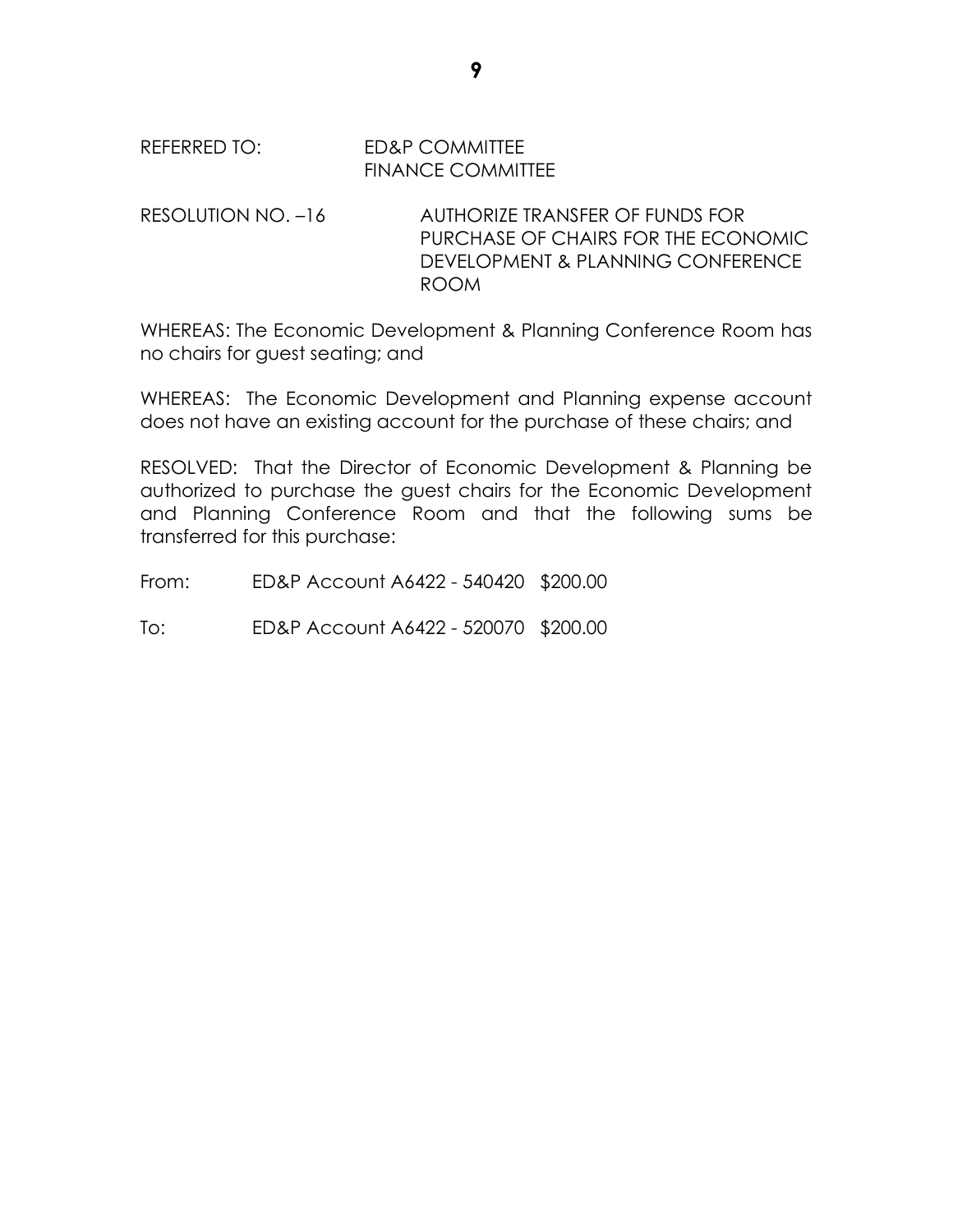REFERRED TO: FINANCE/LEGAL COMMITTEE

RESOLUTION NO. -16 AUTHORIZE TRANSFER OF FUNDS FROM SOFTWARE RESERVE FOR SHERIFF'S OFFICE FOR CIVIL OFFICE SOFTCODE SOFTWARE

WHEREAS: Tioga County established a Software Reserve fund; and

WHEREAS: Tioga County adopted the 2016 budget that included software needs for the Sheriff's Office for the Civil Office called softcode; and

WHEREAS: There are funds available for software; therefore be it

RESOLVED: That the Tioga County Legislature authorizes the Chief Accountant/Budget Officer to transfer funds in the amount of \$44,000 out of the Software Reserve Account H 387804 into the dedicated H3110- 520620 Sheriff Software Expense to fund the purchase of softcode for the Sheriff's Civil Office.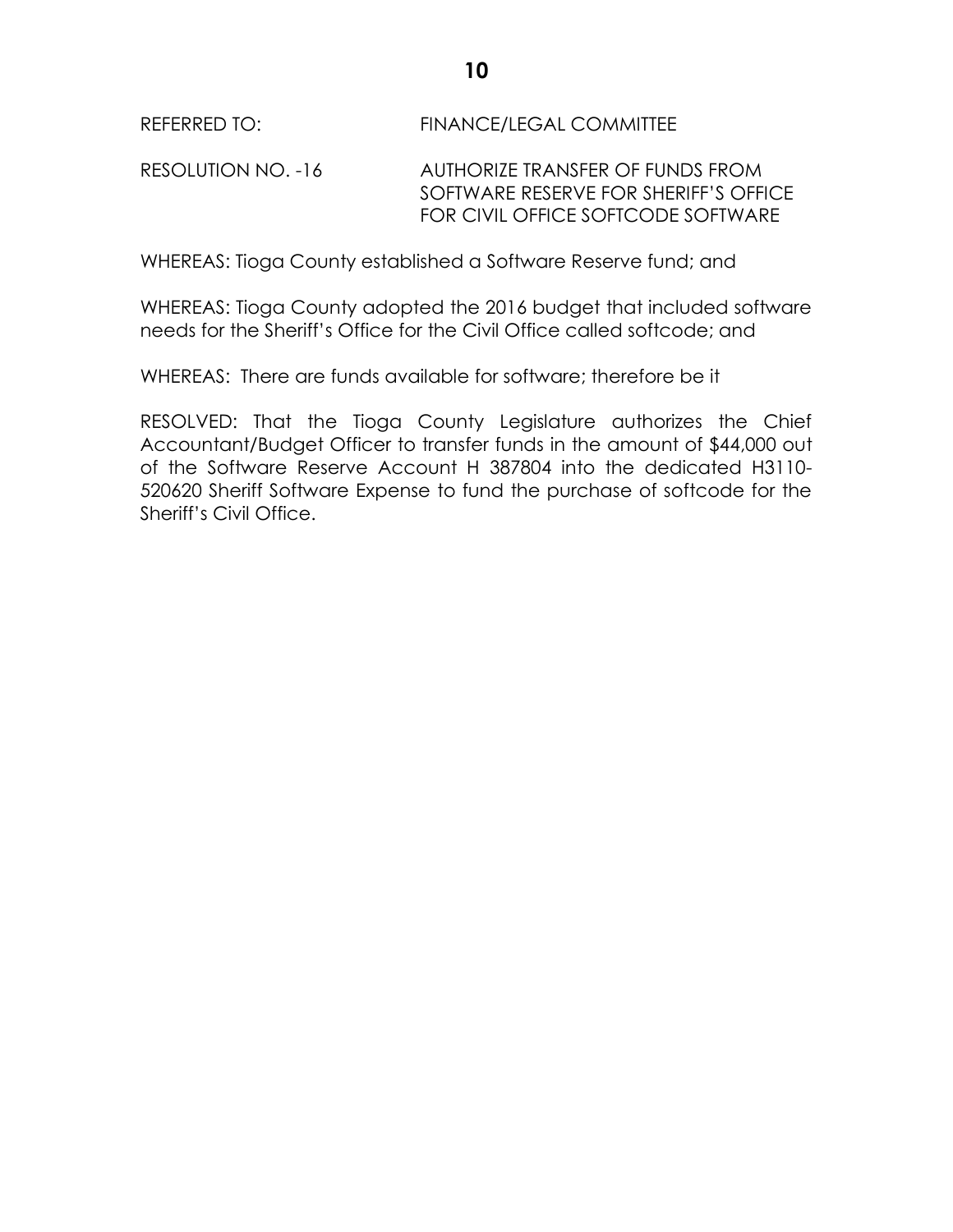#### REFERRED TO: HEALTH & HUMAN SERVICES COMMITTEE

#### RESOLUTION NO. -16 APPROPRIATION OF FUNDS MENTAL HYGIENE

WHEREAS: Tioga County Mental Hygiene (TCMH) has been allocated additional pass through federal aid funding for the purpose of Alcohol and Substance Abuse Prevention; and

WHEREAS: TCMH has contracted with Tioga County Council on Alcoholism and Substance Abuse (TCCASA) to provide these services to Tioga County residents; and

WHEREAS: TCMH will incur no local share increase, yet this will require an appropriation of funds into the proper account codes; and

WHEREAS: The appropriation of funds requires Legislative approval; therefore be it

RESOLVED: That funding be appropriated as follows:

From: A4211 444860 Federal Aid Council on Alcoholism \$571.00

To: A4211 540590 Alcohol &Drug Services: Services Rendered \$571.00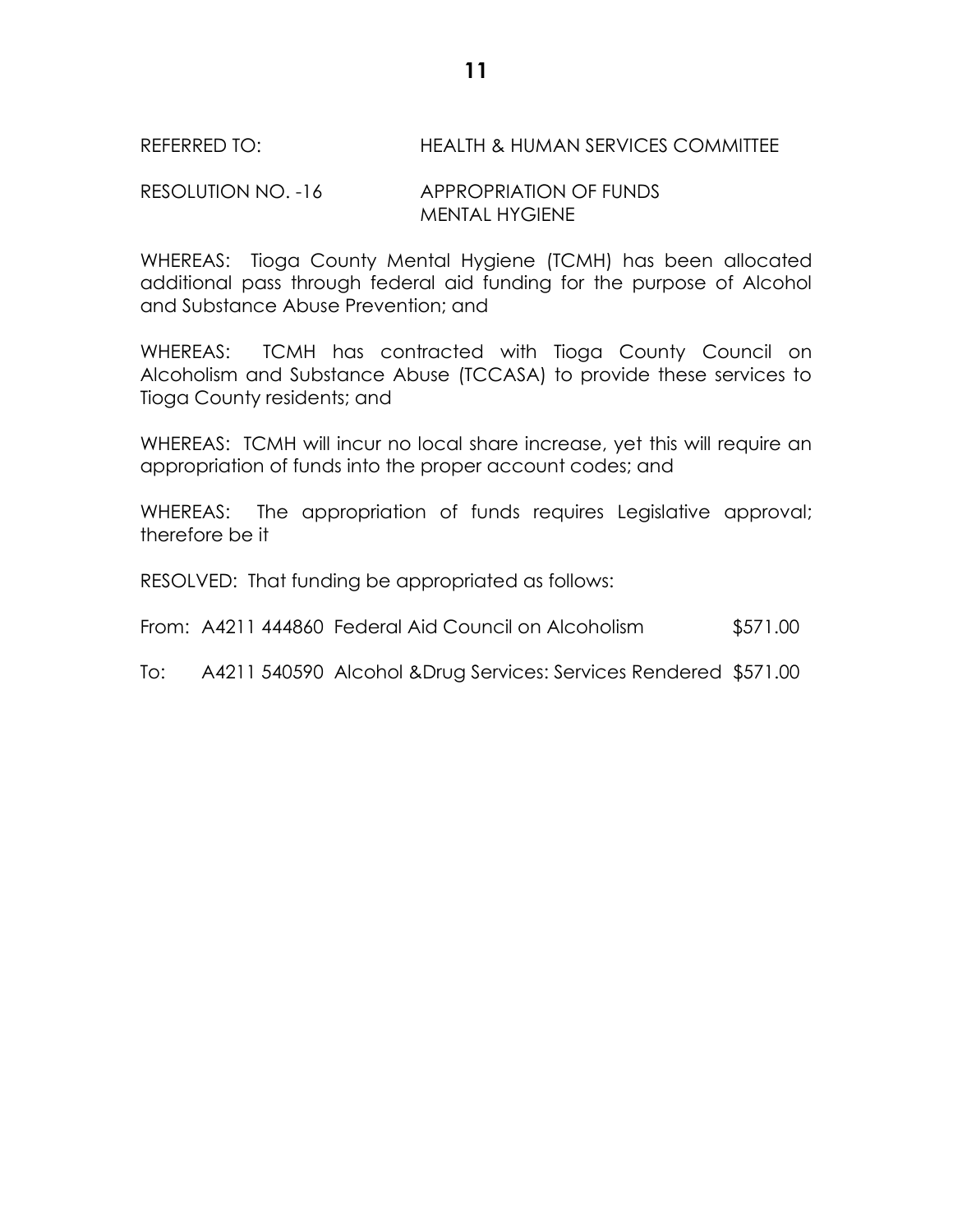#### REFERRED TO: PUBLIC SAFETY COMMITTEE FINANCE COMMITTEE

RESOLUTION NO. -16 MODIFY 2016 BUDGET

EMERGENCY MANAGEMENT

WHEREAS: The Emergency Management Office has budgeted \$10,000 for Hyper-Reach, the County's emergency notification system; and

WHEREAS: This money was erroneously budgeted under an inactive Homeland Security grant account A3357.540140; and

WHEREAS: In order to process this bill for payment, it is necessary to transfer the \$10,000 to an active account A3640.540660; therefore be it

RESOLVED: That the 2016 Emergency Management budget be modified as follows:

#### **Transfer \$10,000**

|     | <b>FROM:</b> A3357.540140 Homeland Security 2012 | \$10,000 |
|-----|--------------------------------------------------|----------|
| TO: | A3640.540660 EMO Telephone                       | \$10,000 |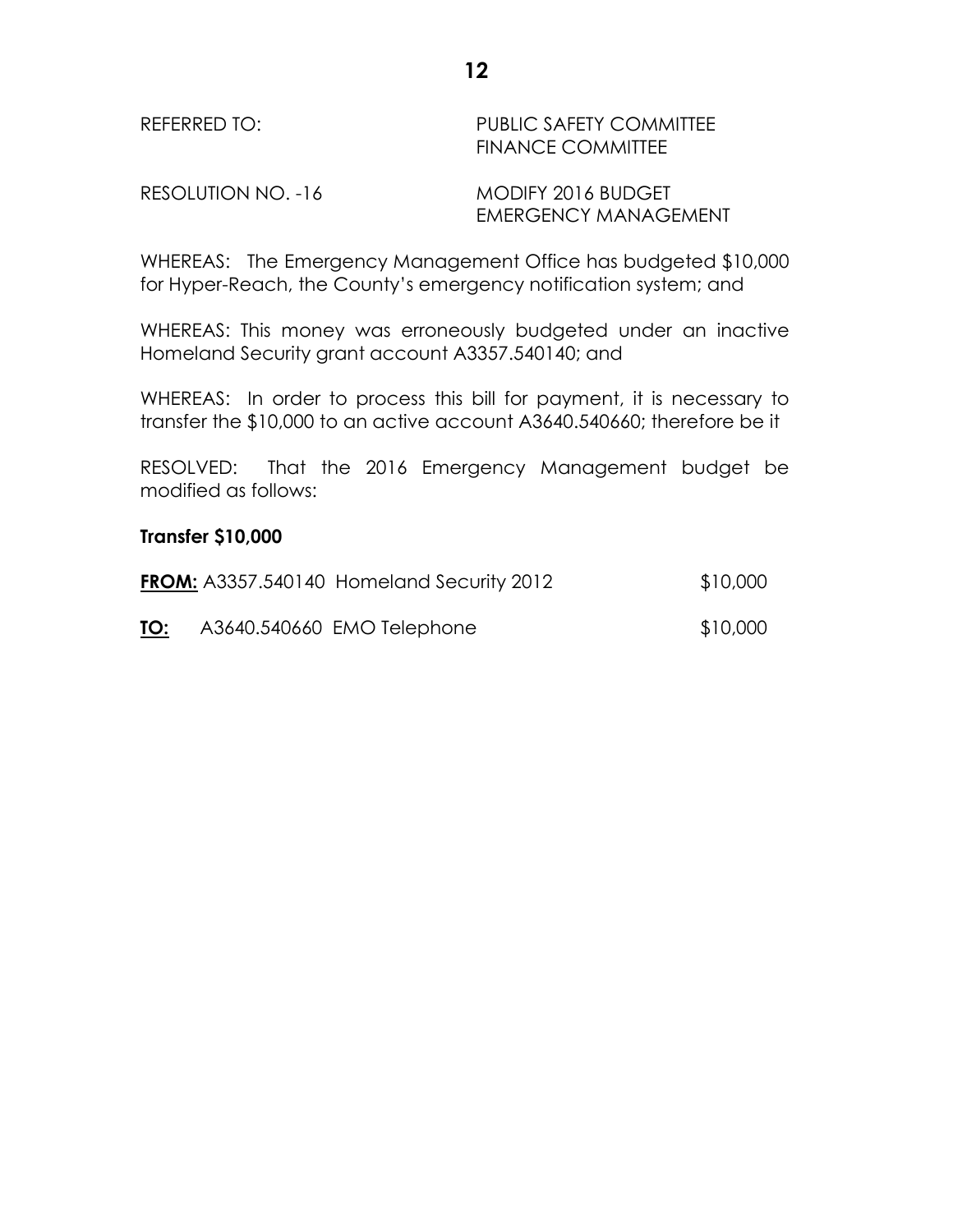RESOLUTION NO. -16 HOME RULE REQUEST IN SUPPORT OF S6664/ A7897A: AN ACT TO AMEND CHAPTER 412 OF THE LAWS OF 1990 RELATING TO AUTHORIZING THE COMMISSIONER OF ENVIRONMENTAL CONSERVATION TO LEASE A PORTION OF STATE LAND TO PUBLIC TELEVISION STATION WSKG, IN RELATION TO LEASING SUCH LAND, TOWER AND ASSOCIATED UTILITY LINES TO THE TIOGA COUNTY BUREAU OF FIRE, THE NORTHERN TIOGA EMERGENCY MEDICAL SERVICES, THE NEWARK VALLEY CENTRAL SCHOOL DISTRICT, THE BERKSHIRE FIRE DEPARTMENT AND THE TOWN OF BERKSHIRE HIGHWAY DEPARTMENT

WHEREAS: Section 1 amends Chapter 412 of the laws of 1990 relating to authorizing the Commissioner of Environmental Conservation to lease a portion of state land to public television station WSKG, in relation to leasing such land, tower and associated utility lines to the Tioga County Bureau of Fire, the Northern Tioga Emergency Medical Services, the Newark Valley Central School District, the Berkshire Fire Department, and the Town of Berkshire Highway Department. The lease of such land and television translator system shall be made upon such terms and conditions as the commission determines, provided the lease does not exceed twenty years; and

WHEREAS: The radio tower site was leased from 2004-2014 by the Berkshire Emergency Squad from the Commissioner of Environmental Conservation and is the primary radio tower for Newark Valley Central School, the Northern Tioga EMS and the Berkshire Fire and Highway Department. The Tioga County Bureau of Fire will be a new lease holder and will integrate the county's fire and EMS services through the radio tower. Northern Tioga Emergency Medical Services, the Newark Valley Central School District, the Berkshire Fire Department and the Town of Berkshire Highway Department will also continue to use the radio tower; and

WHEREAS: State Legislative authority is needed to authorize the Commissioner of Environmental Conservation to lease state land, associated utility lines and television translator system to the Tioga County Bureau of Fire and other occupants; now therefore be it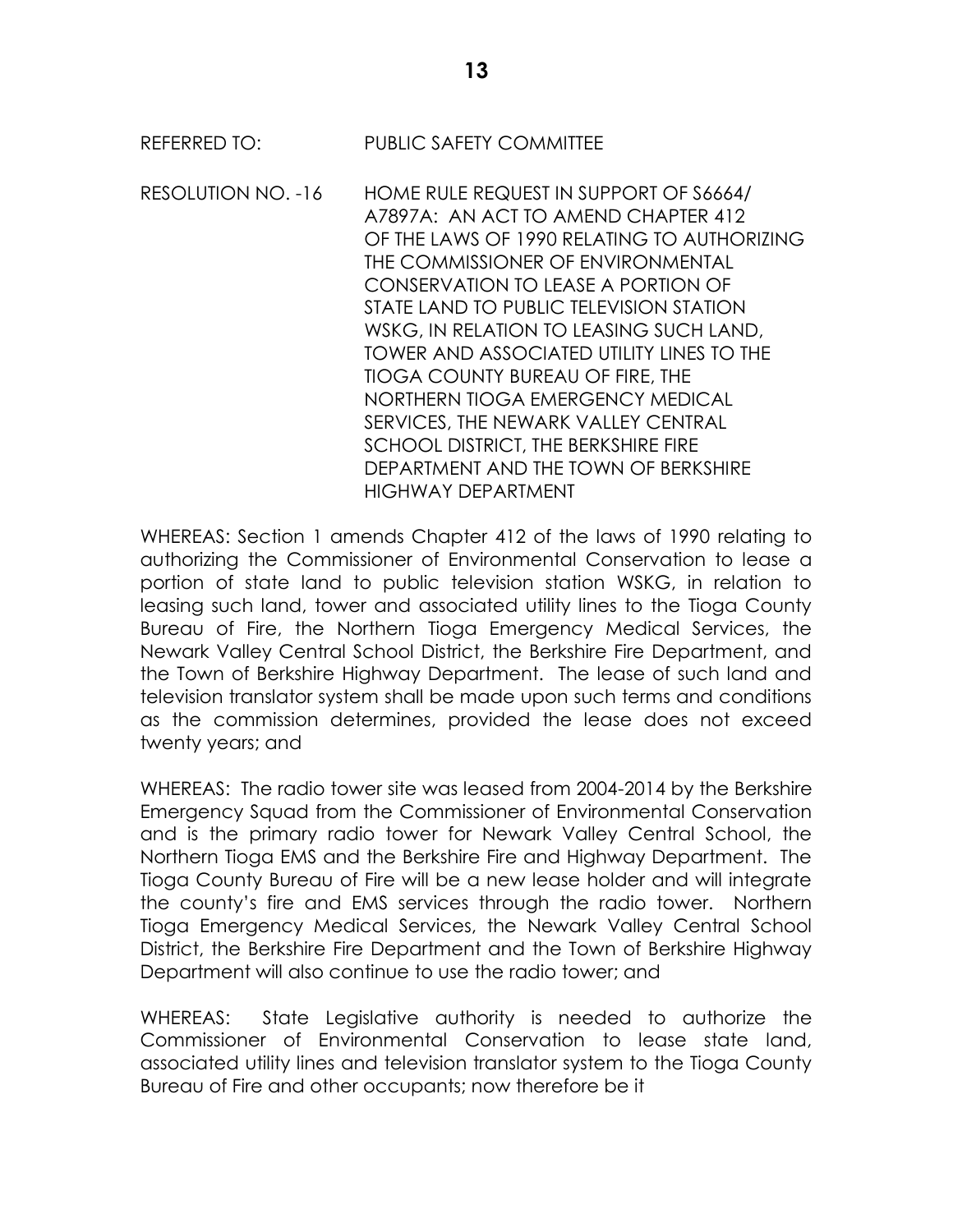RESOLVED: That the Tioga County Legislature hereby requests the enactment of Senate bill number S6664 and Assembly bill number A7897A entitled "An Act to Amend Chapter 412 of the laws of 1990 relating to authorizing the Commissioner of Environmental Conservation to lease a portion of state land to public television station WSKG, in relation to leasing such land, tower and associated utility lines to the Tioga County Bureau of Fire, the Northern Tioga Emergency Medical Services, the Newark Valley Central School District, the Berkshire Fire Department, and the Town of Berkshire Highway Department".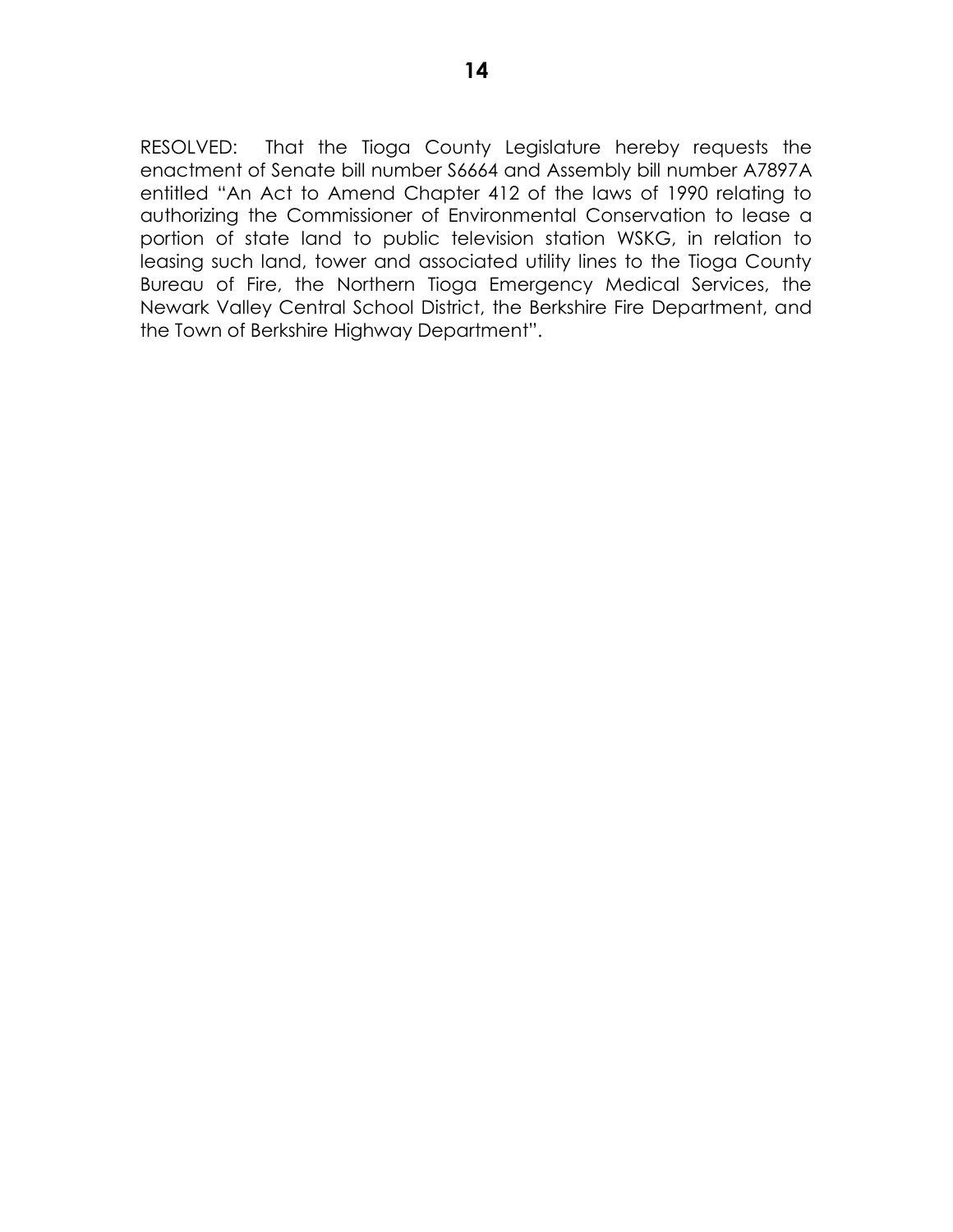#### REFERRED TO: PUBLIC WORKS

RESOLUTION NO. -16 AUTHORIZING THE IMPLEMENTATION AND FUNDING IN THE FIRST INSTANCE 100% OF THE FEDERAL-AID AND STATE "MARCHISELLI" PROGRAM-AID ELIGIBLE COSTS OF A TRANSPORTATION FEDERAL-AID PROJECT AND APPROPRIATING FUNDS THEREFORE

WHEREAS: A project for the Tioga County Bridge Preventive Maintenance Program (FFY15), PIN 9753.97 (the "Project") is eligible for funding under Title 23 U.S. Code, as amended, that calls for the apportionment of the costs of such program to be borne at the ratio of 80% Federal Funds and 20% non-Federal funds; and

WHEREAS: The County of Tioga desires to advance the Project by making a commitment of 100% of the Federal and non-Federal share of the costs of the Preliminary Engineering/Design and Construction and Construction Supervision and inspection work; therefore be it

RESOLVED: That the Tioga County Legislature hereby approves the above-subject project; and be it further

RESOLVED: That the Tioga County Legislature hereby authorizes the County of Tioga to pay in first instance 100% of the Federal and non-Federal share of the cost of the Construction and Construction Supervision and Inspection work for the Project or portions thereof; and be it further

RESOLVED: That the sum of \$200,000 is hereby appropriated from D5110 (Org) 540050 (Object) and made available to cover the cost of participation in the above phase of the Project; and be it further

RESOLVED: That in the event the full Federal and non-Federal share costs of the project exceeds the amount appropriated above, the Tioga County Legislature shall convene as soon as possible to appropriate said excess amount immediately upon the notification by the New York State Department of Transportation thereof; and be it further

RESOLVED: That the Chair of the County of Tioga Legislature be and is hereby authorized to execute all necessary Agreements, certifications or reimbursement requests for Federal Aid and /or Marchiselli Aid on behalf of the County of Tioga with the New York State Department of Transportation in connection with the advancement of approval of the Project and providing for the administration of the Project and the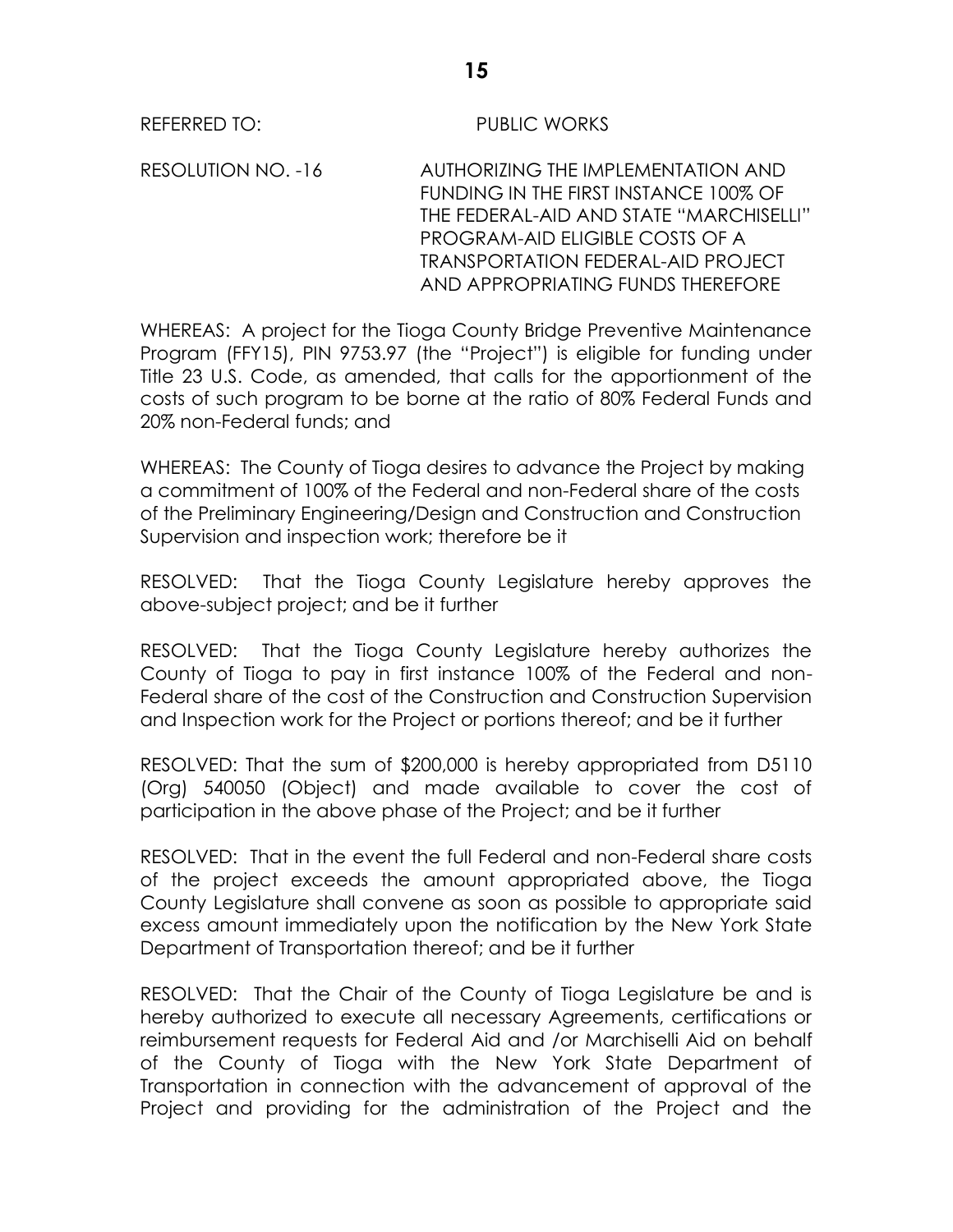municipality's first instance funding of project costs and permanent funding of the local share of Federal-aid and State-aid eligible Project costs and all Project costs within appropriations therefore that are not so eligible; and be it further

RESOLVED: That a certified copy of this resolution be filed with the New York State Commissioner of Transportation by attaching it to any necessary Agreement in connection with the Project; and be it further

RESOLVED: That this Resolution shall take effect immediately.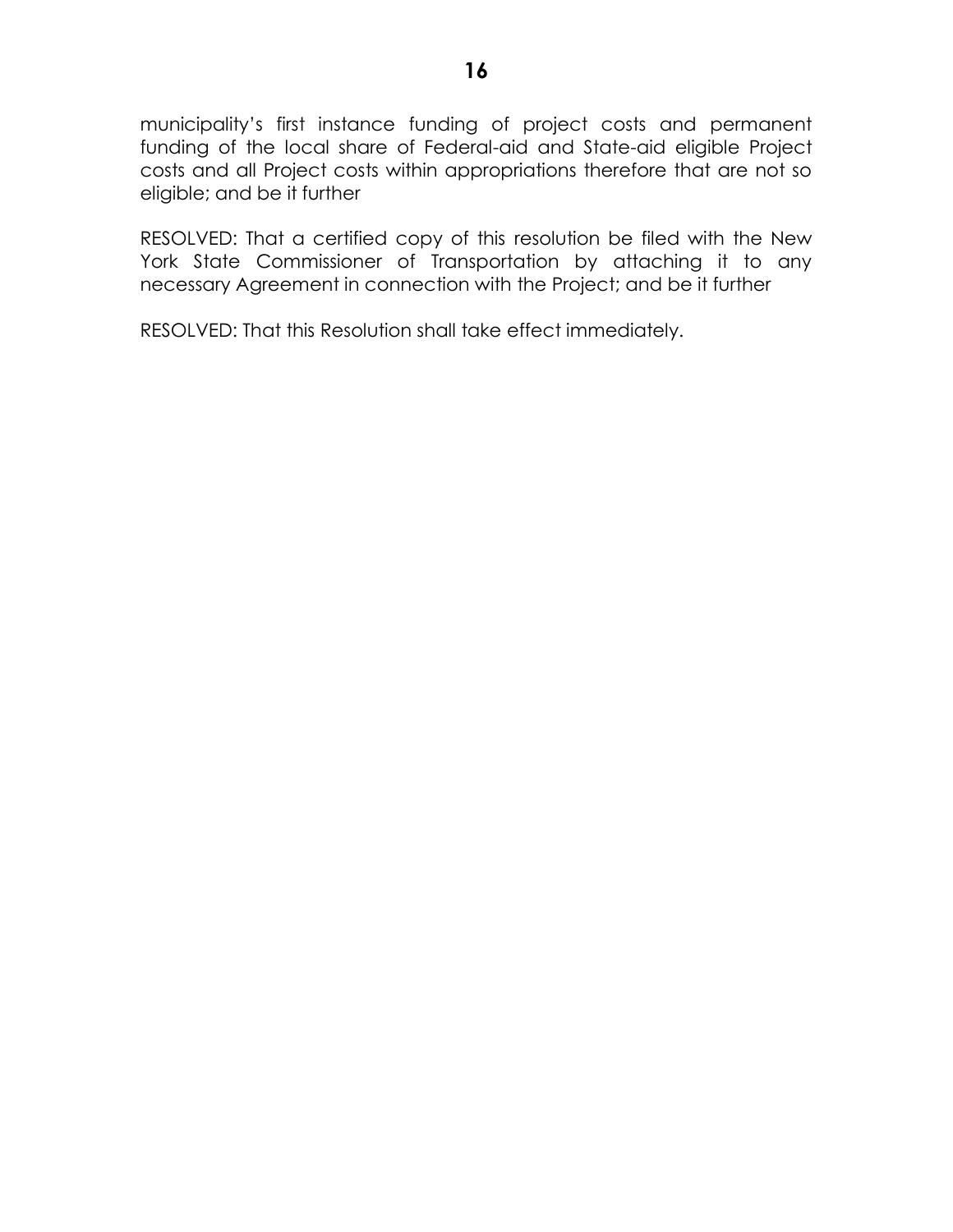REFERRED TO: PUBLIC WORKS

RESOLUTION NO. -16 AWARD DESIGN OF REPAIRS TO THE TIOGA COUNTY COURT ANNEX FLOORING

WHEREAS: Delta Engineers was hired to perform a preliminary structural assessment of the first floor framing and the masonry facade of the Tioga County Court Annex located at 20 Court St, Owego, NY; and

WHEREAS: The study concluded that there are numerous critical issues including damaged floor joists, widespread dry rot and unsupported ends; and

WHEREAS: The Commissioner of Public Works sent out request for proposals to do design for repairs to the floor; and

WHEREAS: The proposals were received as follows:

| Delta Engineers, Endwell, NY     | \$59,900 |
|----------------------------------|----------|
| Barton & Loguidice, Syracuse, NY | \$10,000 |
| C&S Engineers, Syracuse, NY      | \$13,800 |

Therefore be it

RESOLVED: That the Tioga County Legislature approve design services for these repairs to the lowest bidder Barton & Loguidice, Syracuse, NY not to exceed \$10,000 to be paid out of A1620 (Org) 540140 (Object).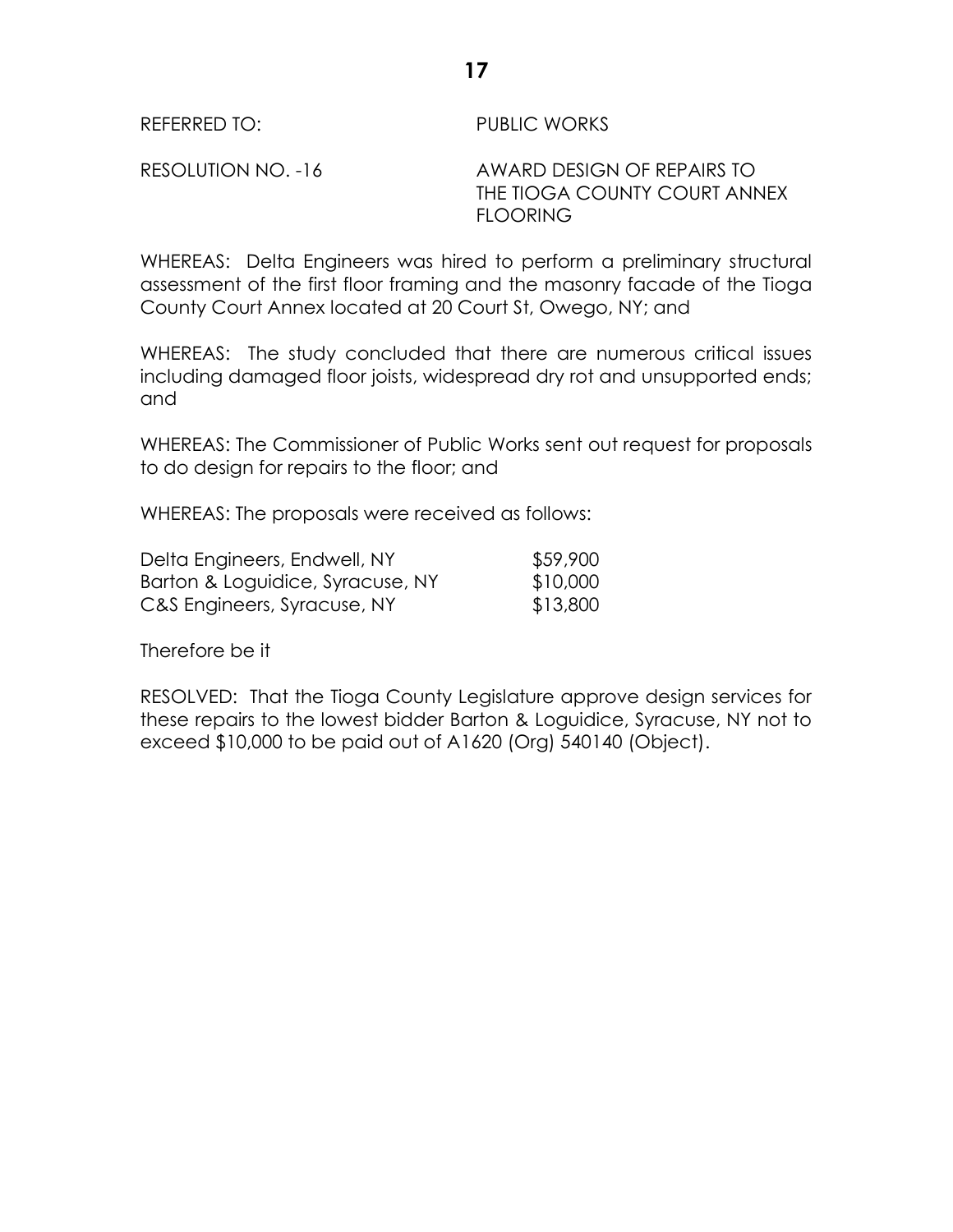RESOLUTION NO. -16 AUTHORIZE THE SUBMISSION OF EMPG16 GRANT APPLICATION EMERGENCY MANAGEMENT

WHEREAS: The Office of Homeland Security and Emergency Services will be issuing a grant to the Tioga County Office of Emergency Management in the amount of \$24,151. The grant will be used to offset operational costs; and

WHEREAS: The Tioga County Emergency Management Office has received funds through the Emergency Planning Grant (EMPG) for several years; and

WHEREAS: Tioga County protocol is to seek permission prior to submitting said application which is due by the end of March; therefore be it

RESOLVED: That the Tioga County Emergency Management Office be given permission to apply for this grant.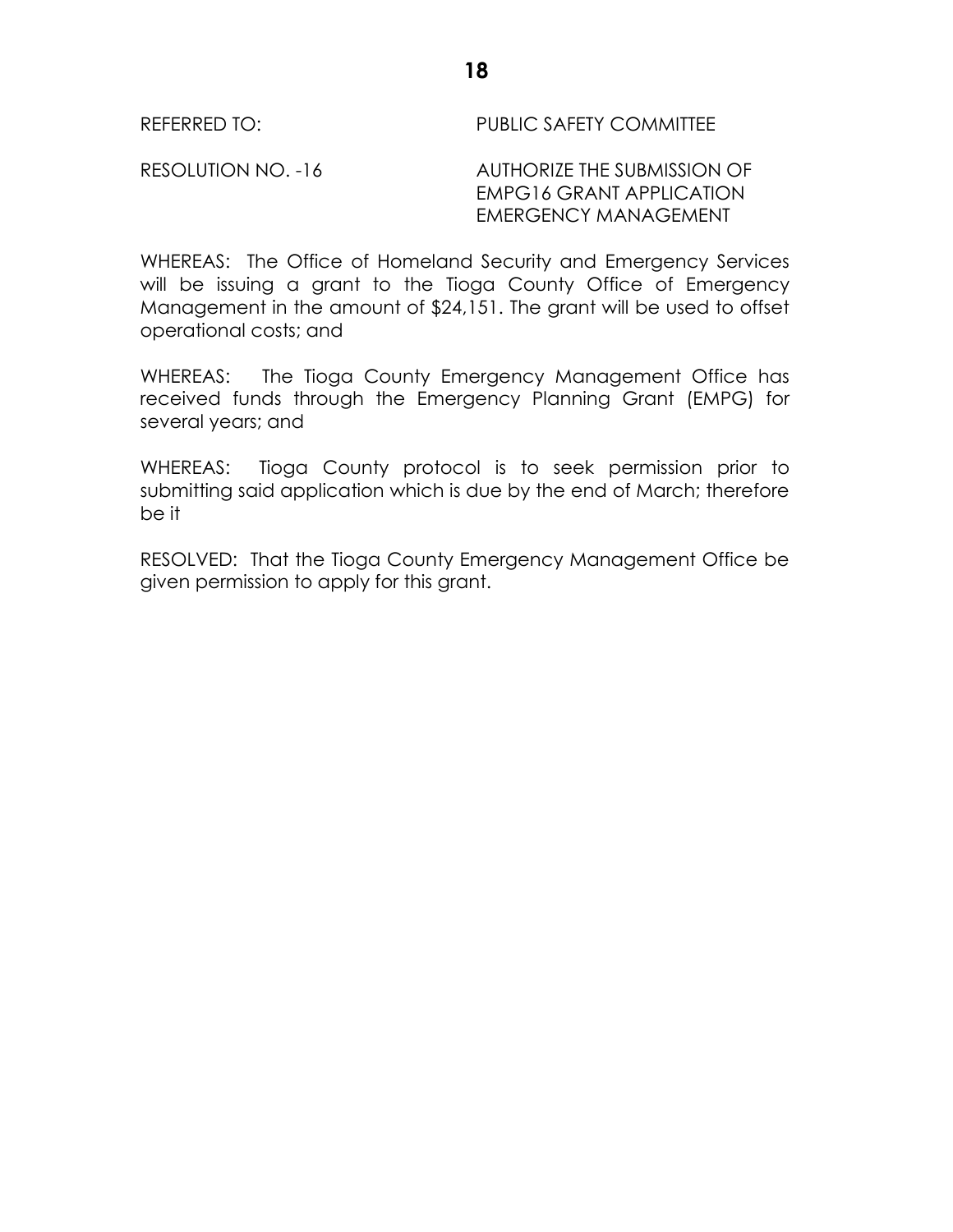RESOLUTION NO. -16 AUTHORIZE THE SUBMISSION OF HOMELAND SECURITY GRANT APPLICATION (SHSP 16 and SLETPP 16) EMERGENCY MANAGEMENT SHERIFF'S OFFICE

WHEREAS: The Office of Homeland Security has issued a grant of \$70,000 to Tioga County. The grant will be used for the County's "Dark Fiber" project. Once the grant is awarded, 75% (\$52,500) will be appropriated to Emergency Management (SHSP16); and 25% of the monies (\$17,500) will be appropriated to the Sheriff's Office (SLETPP16); and

WHEREAS: The Tioga County Emergency Management Office has to submit an application for this funding by March 29, 2016; and

WHEREAS: Tioga County protocol is to seek permission prior to submitting said application; therefore be it

RESOLVED: That the Tioga County Emergency Management Office be authorized to apply for this grant.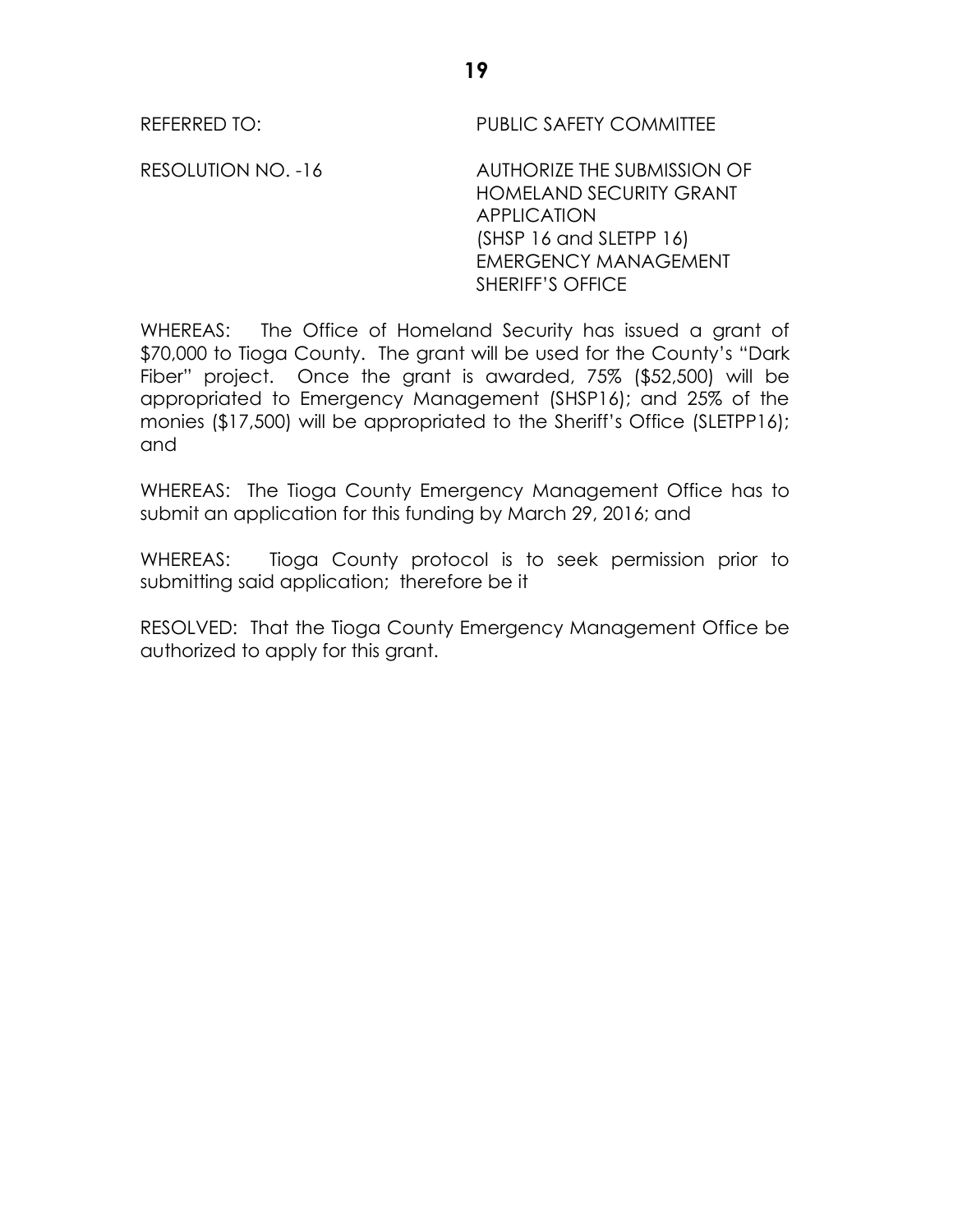RESOLUTION NO. -16 AUTHORIZE THE SUBMISSION OF HAZARDOUS MITIGATION PLANNING GRANT (HMPG16) APPLICATION EMERGENCY MANAGEMENT SOIL & WATER ECONOMIC DEVELOPMENT & PLANNING

WHEREAS: Tioga County currently has an approved Federal Emergency Management Agency (FEMA) all hazards plan; and

WHEREAS: The current plan is scheduled to be updated and rewritten by December 2017; and

WHEREAS: The FEMA requirements have changed since the original plan was written; and

WHEREAS: FEMA has given the Department of State Homeland Security Emergency Services (DSHES) monies for local government to utilize for the purpose of writing mitigation plans; and

WHEREAS: Tioga County is eligible for these monies in the form of a 75% state funded; 25% locally funded grant (in-kind services); therefore be it

RESOLVED: That the Tioga County Emergency Management Office be authorized to apply for this grant.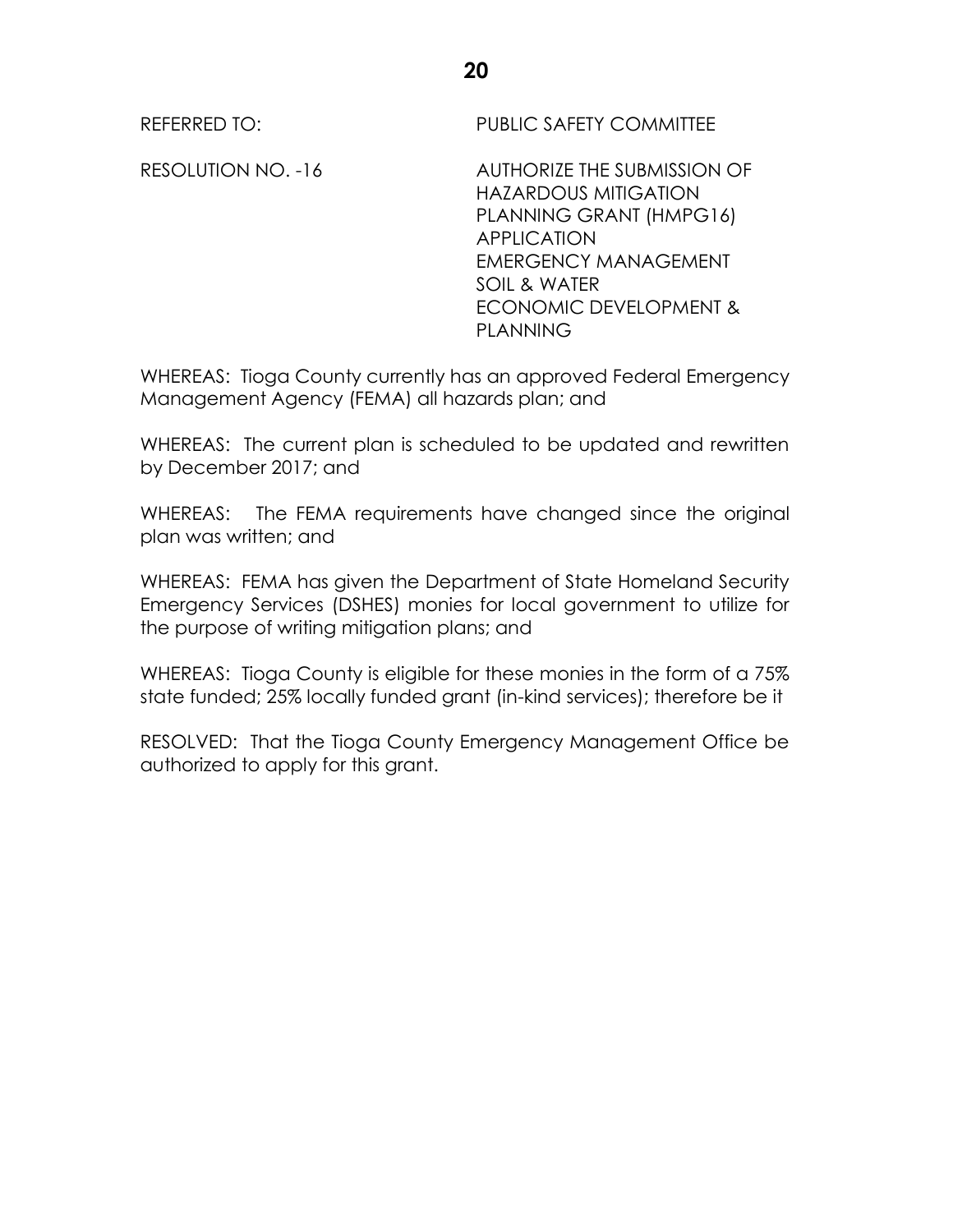REFERRED TO: LEGAL/FINANCE

RESOLUTION NO. -16 AUTHORIZE EXECUTION OF MODIFIED 2015 COOPERATIVE AGREEMENT BETWEEN THE LAW DEPARTMENT AND DSS

WHEREAS: The 2015 Cooperative Agreement between the Law Department and DSS was submitted to the New York State Office of Temporary and Disability Assistance and the Office of Children and Family Services for approval; and

WHEREAS: The Office of Children and Family Services requested a change in the wording of the agreement; now therefore be it

RESOLVED: That the Legislature authorizes and directs the Chair to execute the modified 2015 Cooperative Agreement between the Law Department and DSS; and be it further

RESOLVED: That the modified 2015 Cooperative Agreement between the Law Department and DSS shall be submitted to the New York State Office of Temporary and Disability Assistance and the Office of Children and Family Services for approval.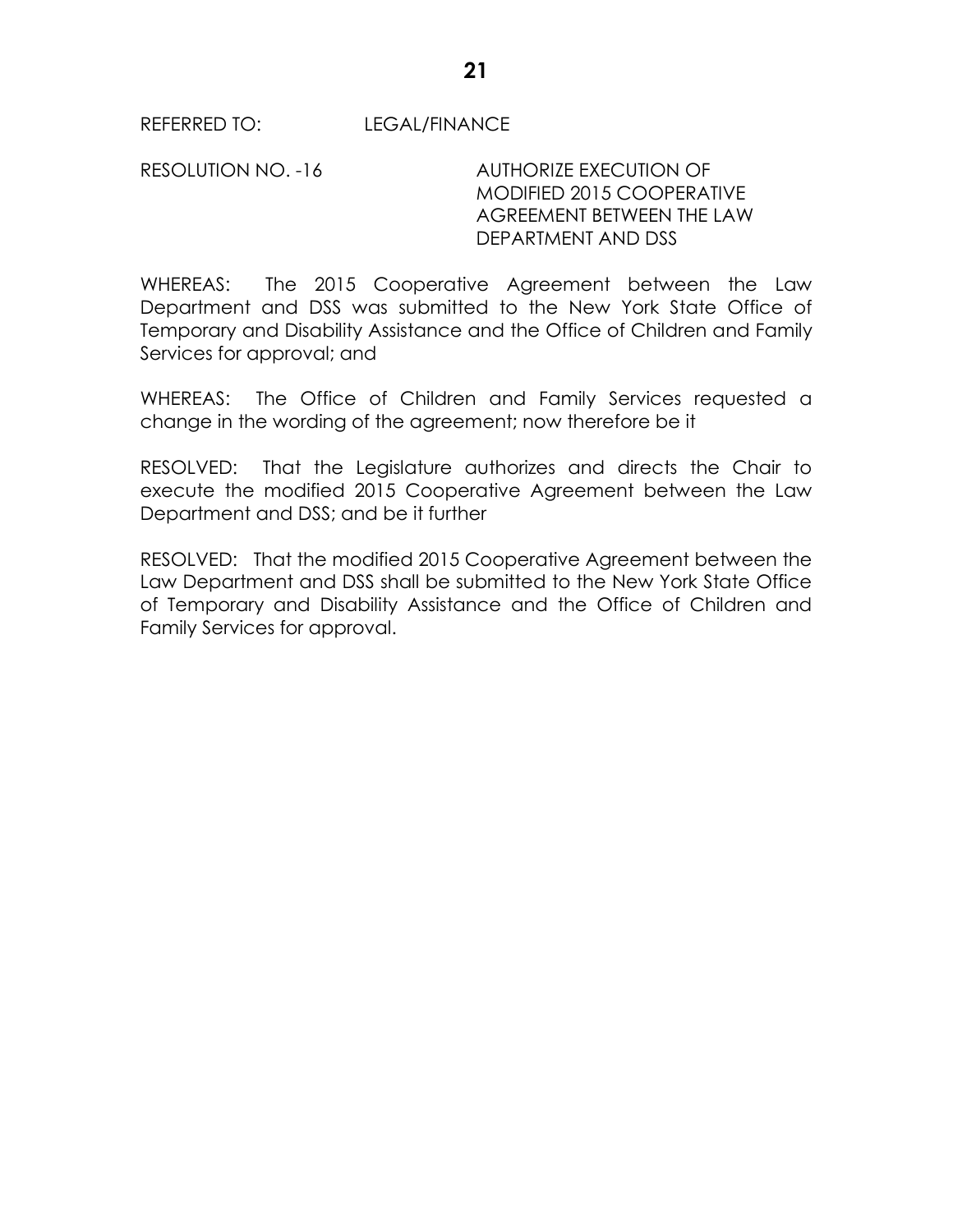REFERRED TO: LEGAL/FINANCE

RESOLUTION NO. -16 AUTHORIZE EXECUTION OF COOPERATIVE AGREEMENTS BETWEEN THE LAW DEPARTMENT, ITCS, SHERIFF, PUBLIC HEALTH, DSS, AND MENTAL HYGIENE

WHEREAS: Tioga County is implementing a Direct Charge Pilot Program that will maximize State reimbursement for legal and IT expenses while eliminating the administrative burden of charging all departments for those expenses; and

WHEREAS: The Law Department and ITCS will directly charge the Department of Social Services, Public Health and Mental Hygiene for its services and support pursuant to Cooperative Agreements; and

WHEREAS: The Sheriff's Department will directly charge the Department of Social Services for security services, escort, protection and transport services; therefore be it

RESOLVED: That the Legislature authorizes and directs the Chair to execute Cooperative Agreements between the Law Department and ITCS and DSS, Public Health and Mental Hygiene; and be it further

RESOLVED: That the Legislature authorizes and directs the Chair to execute a Cooperative Agreement between the Sheriff's Department and DSS; and be it further

RESOLVED: That the Cooperative Agreements between DSS and the Law Department, ITCS and Sheriff shall be submitted to the New York State Office of Temporary and Disability Assistance and the Office of Children and Family Services for approval.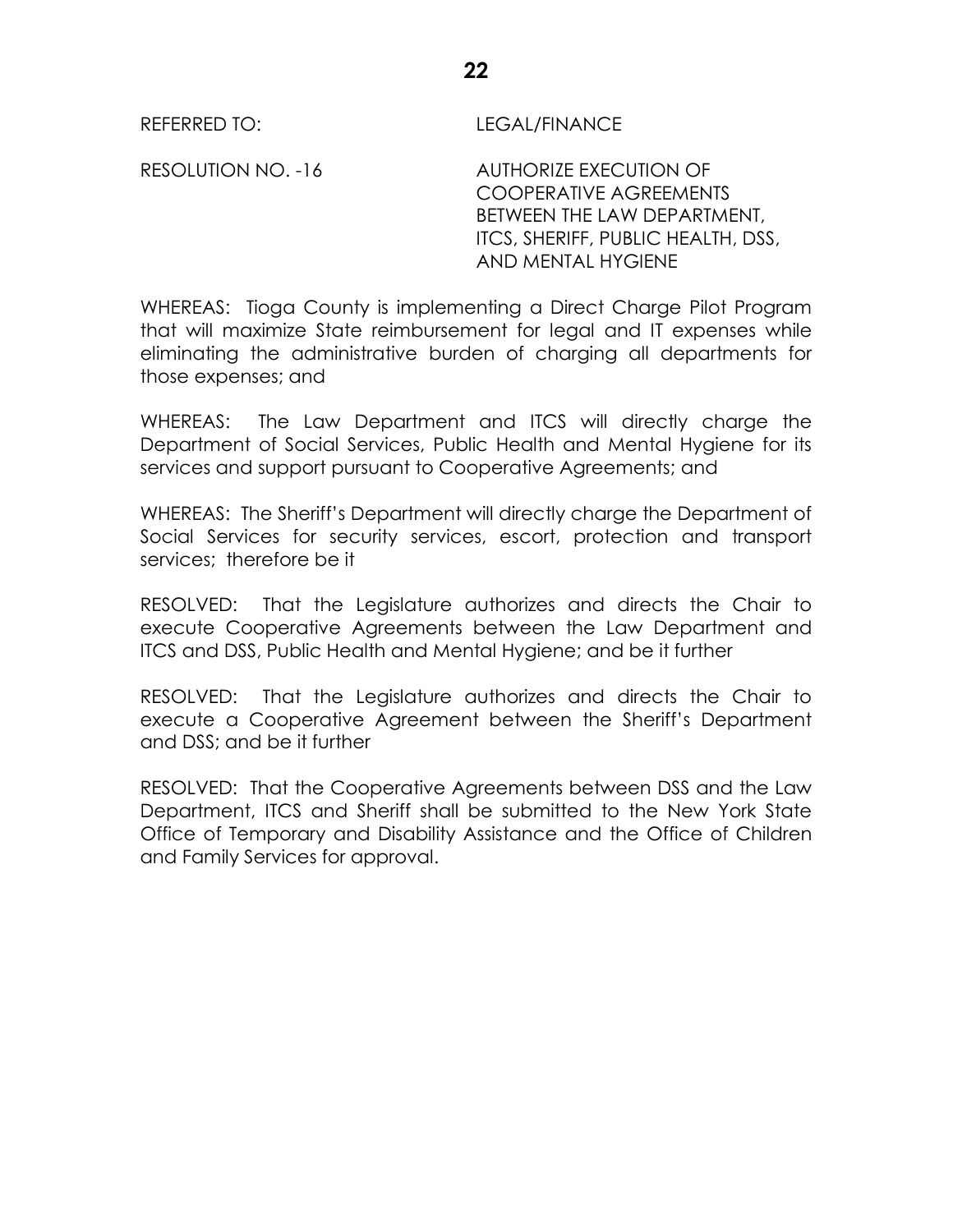| REFERRED TO:       | INFORMATION TECHNOLOGY                                   |
|--------------------|----------------------------------------------------------|
| RESOLUTION NO. -16 | AUTHORIZE CONTRACT FOR NEW<br>INTERNET AND PHONE SERVICE |

WHEREAS: Tioga County routinely engages in multi-year contracts in order to achieve savings on telephone and Internet services; and

WHEREAS: The current contract for Internet and phone services ends in March 2016; and

WHEREAS: The Information Technology department has evaluated options from multiple vendors; and

WHEREAS: Time Warner Cable has submitted a proposal that reduces costs by approximately 33% from the current contract (\$3,200 to \$2,100 per month); and

WHEREAS: The Information Technology Department has recommended the County sign this contract; therefore be it

RESOLVED: That the Tioga County Legislature authorizes the Chair of the Legislature to sign the associated contracts for this service after review by the County Attorney.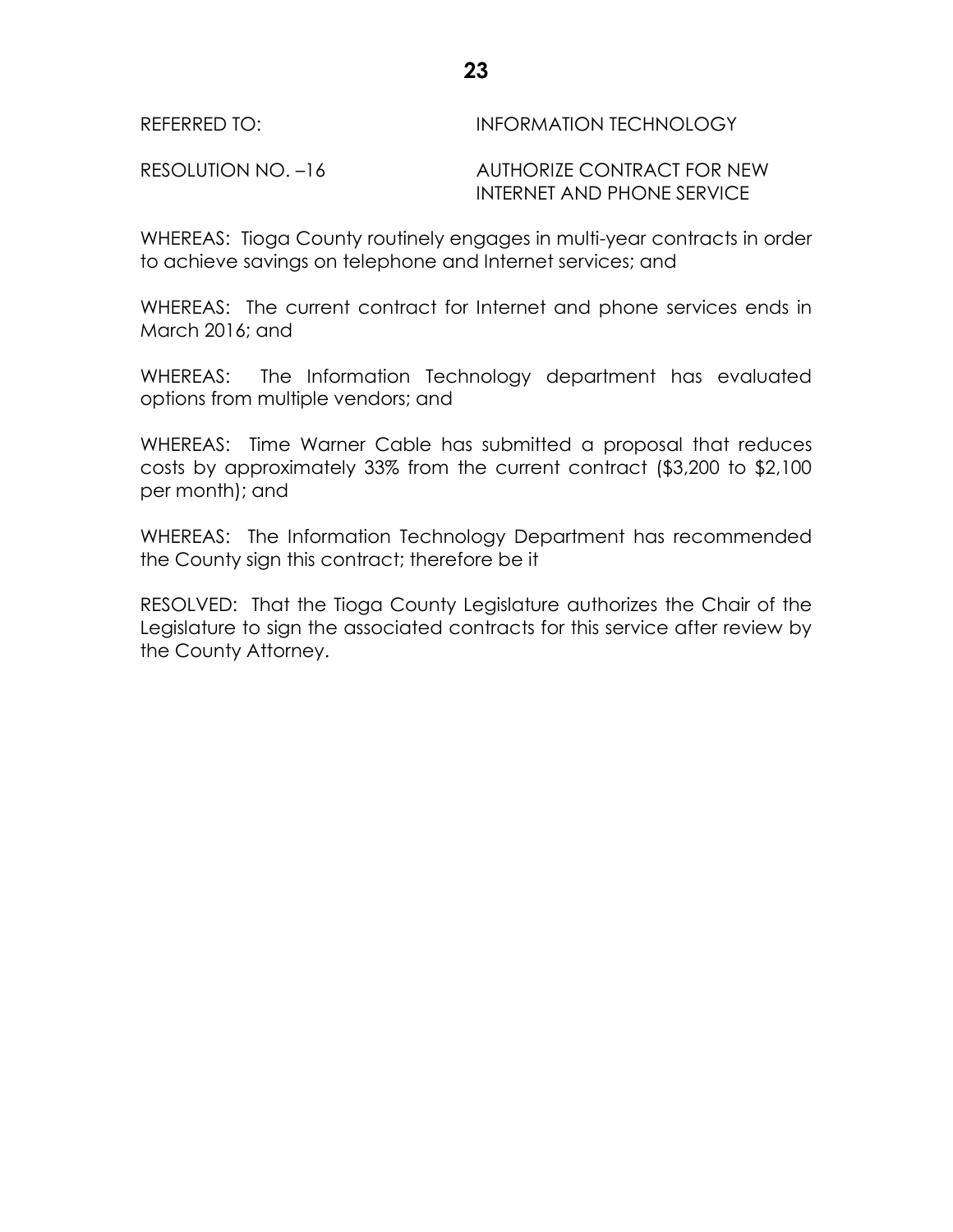| REFERRED TO: | <b>LEGISLATIVE WORKSESSION</b> |
|--------------|--------------------------------|
|              |                                |

RESOLUTION NO. -16 REAPPOINT MEMBER

# BOARD OF ETHICS

WHEREAS: Gwen Kania's appointment on the Board of Ethics is due to expire March 31, 2016; and

WHEREAS: Gwen Kania has agreed to serve another term on the Board of Ethics; therefore be it

RESOLVED: That Gwen Kania, Chair nomination, is hereby appointed to the Board of Ethics for a term of April 1, 2016 through March 31, 2019.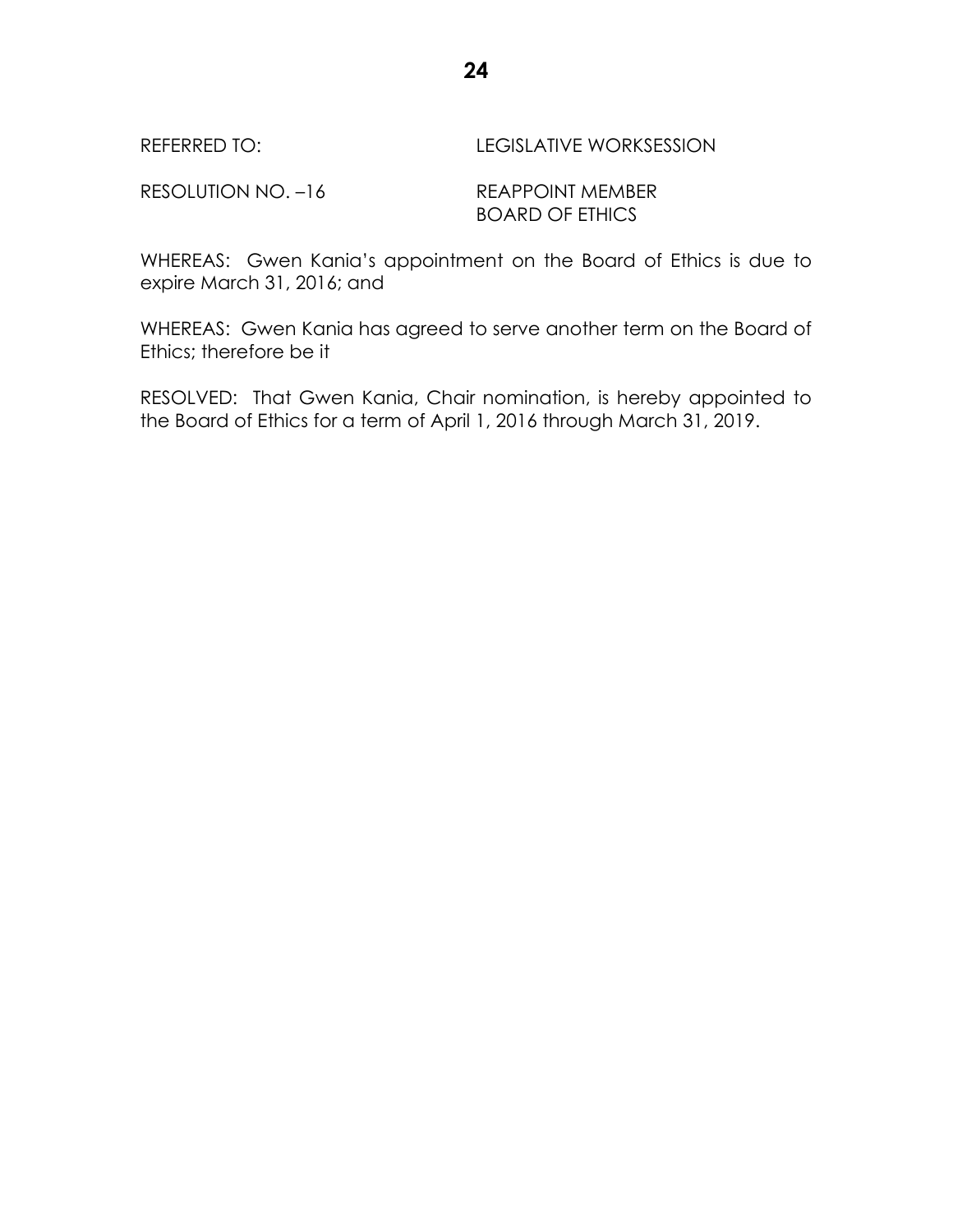| REFERRED TO:       | PUBLIC SAFETY COMMITTEE                                                                 |
|--------------------|-----------------------------------------------------------------------------------------|
| RESOLUTION NO. -16 | APPOINT MEMBERS ALTERNATIVES TO<br>INCARCERATION ADVISORY BOARD                         |
|                    | $DFCONUTD.$ That the fellowing measurement on quantity of the theory of the measurement |

RESOLVED: That the following members be appointed to the Alternatives to Incarceration Advisory Board for the following terms:

|                                                                         | <b>IFRM</b>                              |
|-------------------------------------------------------------------------|------------------------------------------|
| Ex-Offender<br>Crime Victim                                             | $4/1/16 - 3/31/17$<br>$4/1/16 - 3/31/17$ |
| State Certified Provider of Alcohol and/or Substance<br>Abuse Treatment | $4/1/16 - 3/31/17$                       |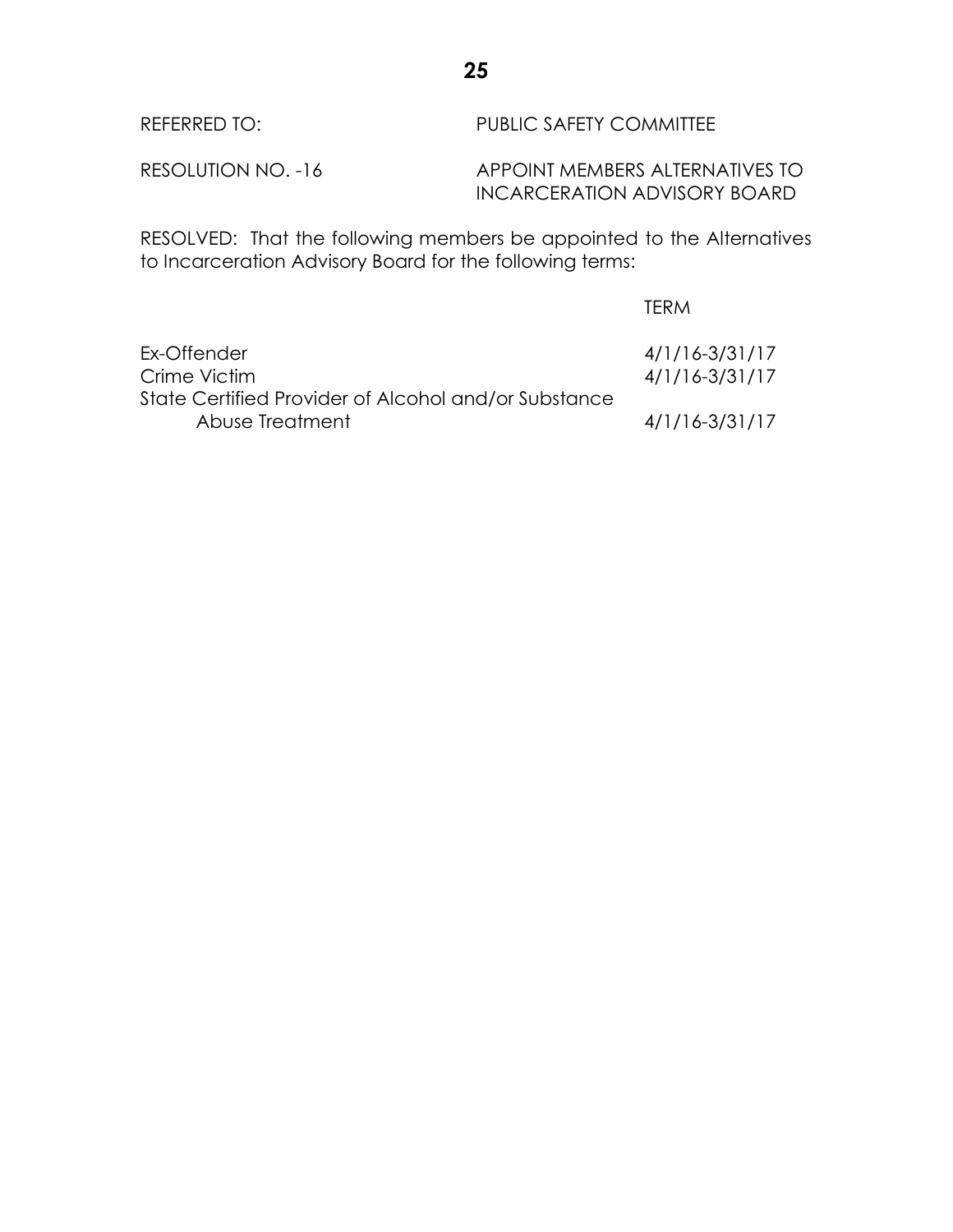REFERRED TO: PUBLIC SAFETY COMMITTEE PERSONNEL COMMITTEE

RESOLUTION NO. – APPROVE THE BUREAU OF FIRE TO CONTRACT WITH DR. JOHN P. ZEVAN AS MEDICAL DIRECTOR TO OVERSEE THE BUREAU OF FIRE EMS TRAINING PROGRAMS

WHEREAS: The New York State Department of Health requires that each organization providing EMS training to Fire and EMS units have a Medical Director to oversee such training programs; and

WHEREAS: The Tioga County Bureau of Fire provides such EMS Education to the Fire Departments, Emergency Squads and other organizations in Tioga County; and

WHEREAS: Due to the passing of EMS Medical Director Dr. Aaron Daggy this created a vacancy in the position of EMS Medical Director; and

WHEREAS: Dr. John P. Zevan has expressed an interest in performing this task for the Bureau of Fire and has experience in Emergency Medicine; therefore be it

RESOLVED: That the Tioga County Legislature, after approval by the County Attorney, hereby authorizes the Bureau of Fire to enter into a contract with Dr. John P. Zevan for services as Medical Director for EMS Training for the sum of \$3,000.00 per year effective March 21, 2016; and be it further

RESOLVED: That this funding will come out of the current Bureau of Fire Budget and cause no increase to the Bureaus Annual Budget.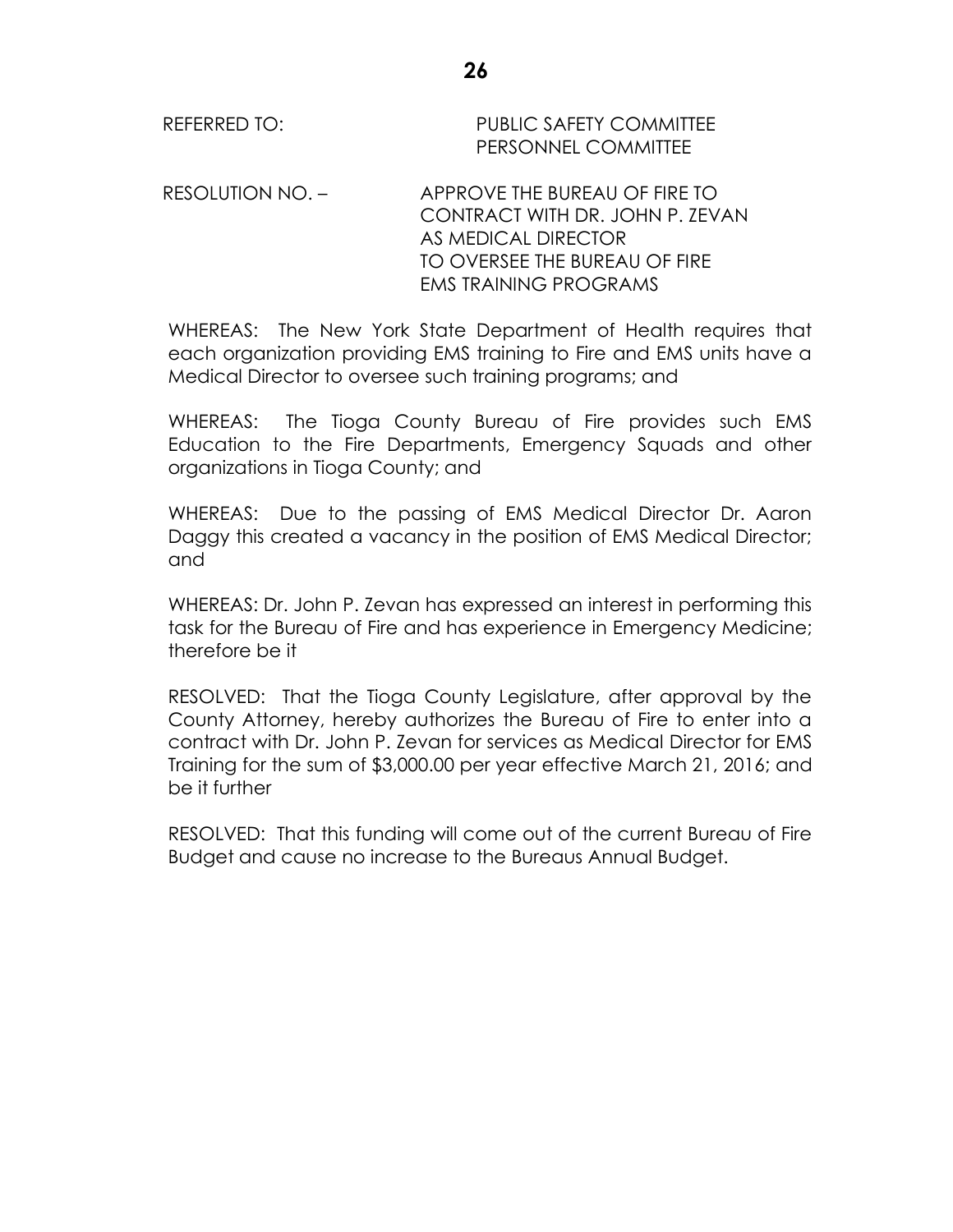## REFERRED TO: PERSONNEL COMMITTEE LEGISLATIVE WORKSESSION FINANCE/LEGAL COMMITTEE RESOLUTION NO. -16 AUTHORIZATION TO CREATE AND FILL ONE (1) PART-TIME, INFORMATION SECURITY OFFICER POSITION LEGISLATIVE OFFICE

WHEREAS: Legislative approval is required for the creation of any new positions within Tioga County; and

WHEREAS: Resolution 237-15 amended Tioga County Policy 43 by establishing the *Comprehensive Information Security Policy* which identified that Tioga County would appoint an Information Security Officer (not a member of ITCS) to be responsible for implementing and monitoring a consistent data security program; therefore be it

RESOLVED: That one (1) part-time, Information Security Officer shall be created within the Legislative Office effective March 21, 2016; and be it further

RESOLVED: That Susan Haskett shall be appointed to the part-time, Information Security Officer position for 2016 and will be compensated at an annual rate of \$5,000 per year; and be it further

RESOLVED: That the Legislative Office authorized part-time headcount for 2016 shall increase from 10 to 11.